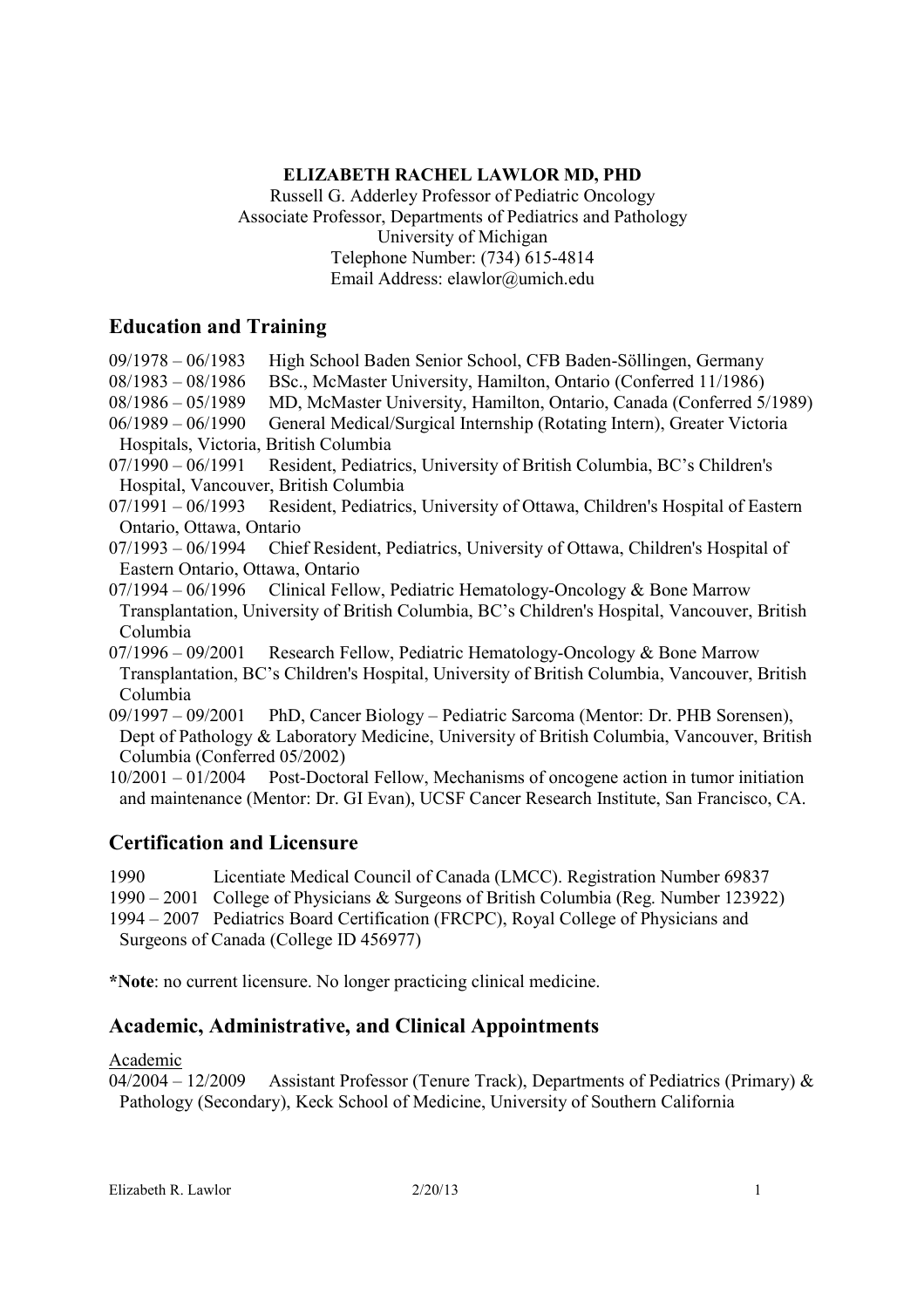04/2004 – 12/2009 Research Scientist, Division of Pediatric Hematology-Oncology, Saban Research Institute, Children's Hospital Los Angeles, Los Angeles, CA

 $02/2010 - 08/2011$  Assistant Professor (Instructional Track), Departments of Pediatrics & Communicable Diseases (Primary) & Pathology (Secondary), University of Michigan, Ann Arbor, MI.

 $09/2011$  – present Associate Professor (with tenure), Department of Pediatrics & Communicable Diseases & Associate Professor (without tenure, secondary appointment), Department of Pathology, University of Michigan, Ann Arbor, MI.

 $\frac{\text{Clinical}}{07/1996 - 12/2000}$ Staff Physician (part-time), Pediatric Hematology-Oncology & Bone Marrow Transplantation, BC's Children's Hospital, Vancouver, British Columbia

07/1996 – 06/1998 Consultant Pediatrician, Canuck Place Hospice for Children, Vancouver, British Columbia

# **Research Interests**

Major areas of Investigation

- 1. Biology of the Ewing sarcoma family of tumors
- 2. Function of polycomb genes in tumor initiation and maintenance
- 3. Disruption of genetic and epigenetic regulation in human neural crest-derived tumors

Research in Progress

- 1.Evaluating the role of BMI1 as a cooperative oncogene in Ewing sarcoma and its molecular relationship with EWS-FLI1
- 2.Studies of EWS-FLI1 oncogene expression in human embryonic stem-derived neural crest stem cells (effects on gene expression, DNA methylation, tumor initiation)
- 3.Gene expression signatures of Ewing sarcoma as tools for clinical prognostication and biologic classification
- 4.Evaluation of the clinical and biologic significance of stem cell gene expression in Ewing sarcoma

# **Research Grants**

A. Present & Active

1 P50-CA168512 NIH/NCI

Title: SARC Sarcoma SPORE

Principal Investigator: Raphael E. Pollock

Role: Co-Leader, Project 3: Investigating G-protein coupled receptors as biomarkers of aggressive disease and novel therapeutic targets in Ewing sarcoma.

Term: 09/12-08/17

Total: \$11,800,000 (Total for project 3: \$1,496,000) % effort: 25%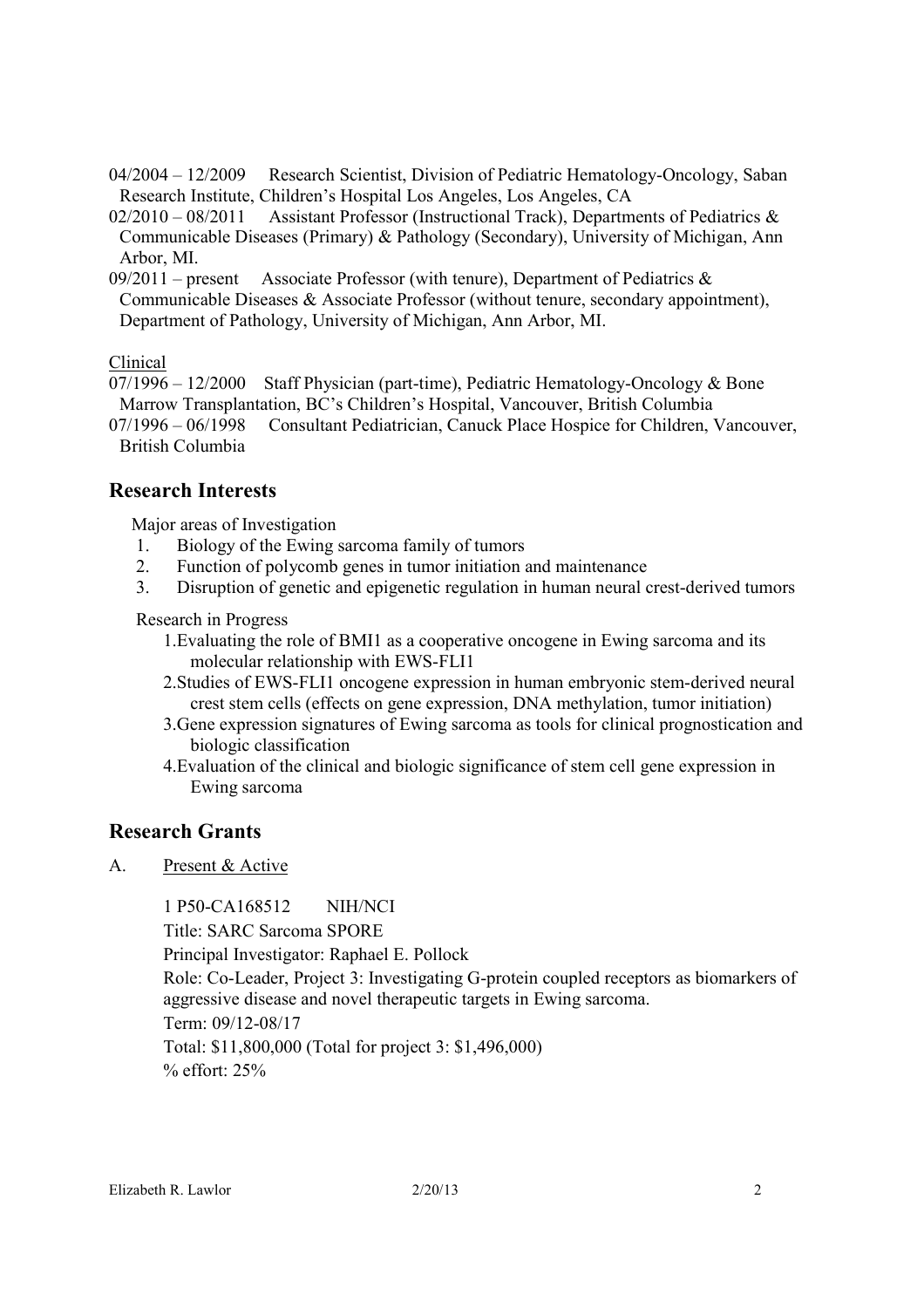1R01-CA134604 NIH/NCI Title: Investigating oncogenic cooperation between BMI-1 and EWS-FLI1 Principal Investigator: Elizabeth R. Lawlor Term:  $06/10 - 05/15$ Total: \$1,610,894 % effort: 25%

Liddy Shriver Initiative International Collaborative Research Grant Title: Molecular Mechanisms and Pharmacologic Inhibition of Bone Sarcoma Metastasis Role: Co-Principal Investigator (4 PIs in US, Italy and Austria) Term: 11/12-10/14 Total: \$250,000 (Total for UM/Lawlor project \$56,800)

SU2C-AACR-IRG1309 Stand Up to Cancer Innovative Research Grant Title: Modeling Ewing Tumor Initiation in Human Neural Crest Stem Cells Principal Investigator: Elizabeth R. Lawlor Term:  $02/10 - 07/13$ Total: \$750,000 % effort: 25%

CureSearch for Children's Cancer Title: The Role of Ion Channel Suppression in Ewing's Sarcoma Cell Survival Principal Investigator: Elizabeth R. Lawlor Term: 02/12-01/14 Total: \$150,000  $%$  effort:  $5%$ 

Sunbeam Foundation Title: Investigating Rho/MKL signaling as a mediator of Ewing tumor metastasis and a promising new therapeutic target Principal Investigator: Elizabeth R. Lawlor Term: 02/12-01/13 Total: \$25,000

#### B. Previous Grants

Nancy Newton Loeb Pediatric Cancer Research Award, University of Michigan, Department of Pediatrics Principal Investigator: Elizabeth R. Lawlor Term: 02/2011-01/2012 Total: \$20,000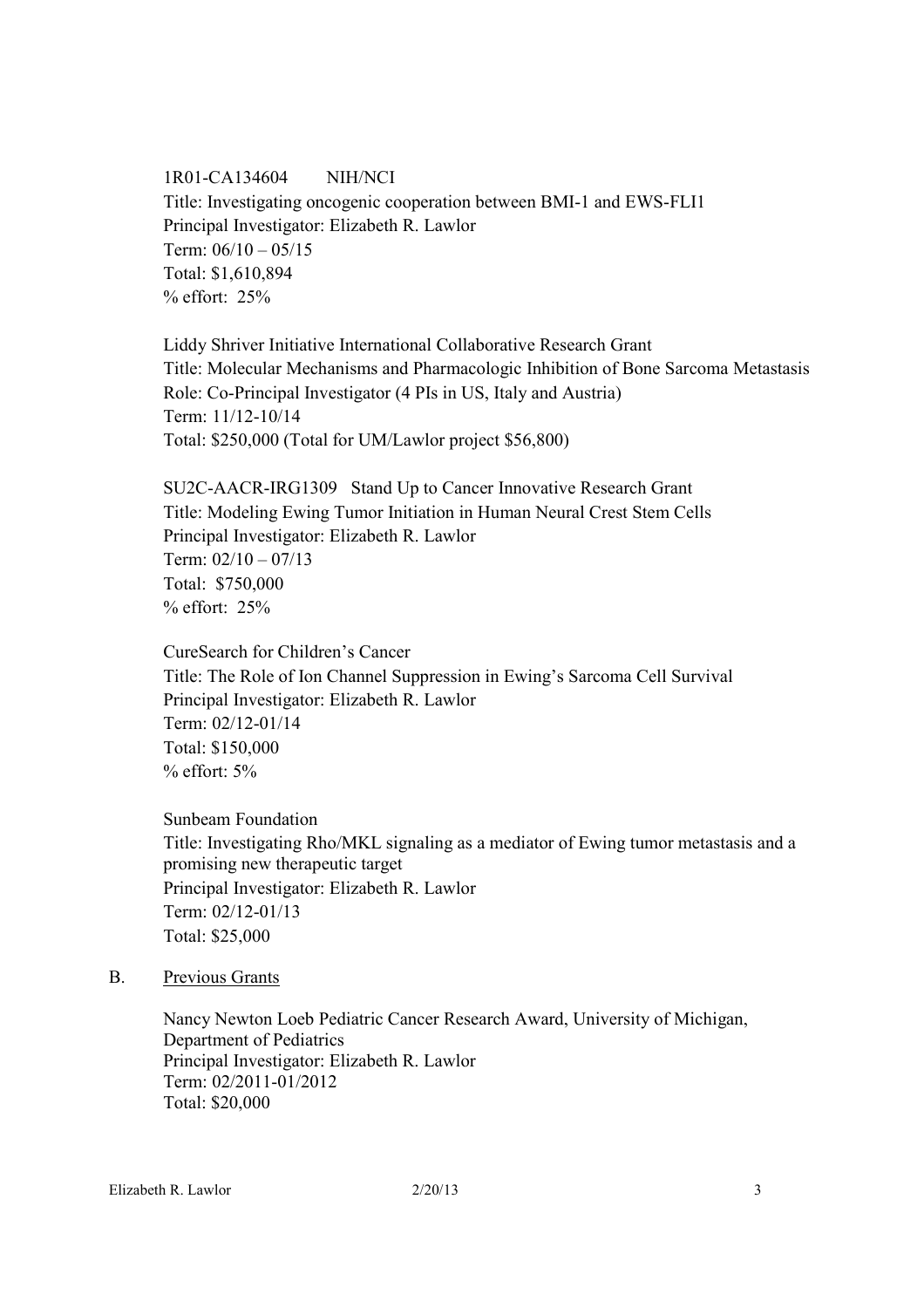1U01 CA114757-01 NIH/NCI *Strategic Partnering to Evaluate Cancer Signatures (SPECS)*  Title: Diagnostic & prognostic sarcoma signatures Principal Investigator: Timothy J. Triche Term: 06/06 – 03/10 Role: Project leader – Ewing sarcoma Total Funding Amount: \$7,180,640 (Ewing sarcoma project direct costs: \$795,000)

RS1-00249-1 California Institute for Regenerative Medicine *Scientific Excellence through Exploration and Development (SEED) Grant*  Title: Human embryonic stem cells as tools to investigate the neural crest origin of Ewing sarcoma Principal Investigator: Elizabeth R. Lawlor Term: 08/07 – 07/09 Total Funding Amount: \$633,120

 Margaret E. Early Medical Research Trust Title: Defining the role of BMI-1 in the pathogenesis of Ewing sarcoma Principal Investigator: Elizabeth R. Lawlor Term: 12/05 – 11/08 Total Funding Amount: \$225,000

 Stop Cancer Foundation Career Development Award Title: Determining the biologic and clinical significance of stem cell pathway activation in pediatric sarcoma Principal Investigator: Elizabeth R. Lawlor Term: 3/06 – 2/09 Total Funding Amount: \$150,000

American Cancer Society – Institutional Research Grant Title: Defining the consequences of EWS/FLI1 expression in murine embryonic stem cells Principal Investigator: Elizabeth R. Lawlor Term:  $1/05 - 12/05$ Total Funding Amount: \$20,000

V Foundation for Cancer Research Scholar Award Title: Effects of EWS-FLI-1 on the developing neural crest Principal Investigator: Elizabeth R. Lawlor Term: 12/04 – 11/06 Total Funding Amount: \$100,000

TJ Martell Foundation Title: Pediatric Cancer and Leukemia Research Program Principal Investigator: Robert C. Seeger Term:  $01/05 - 12/09$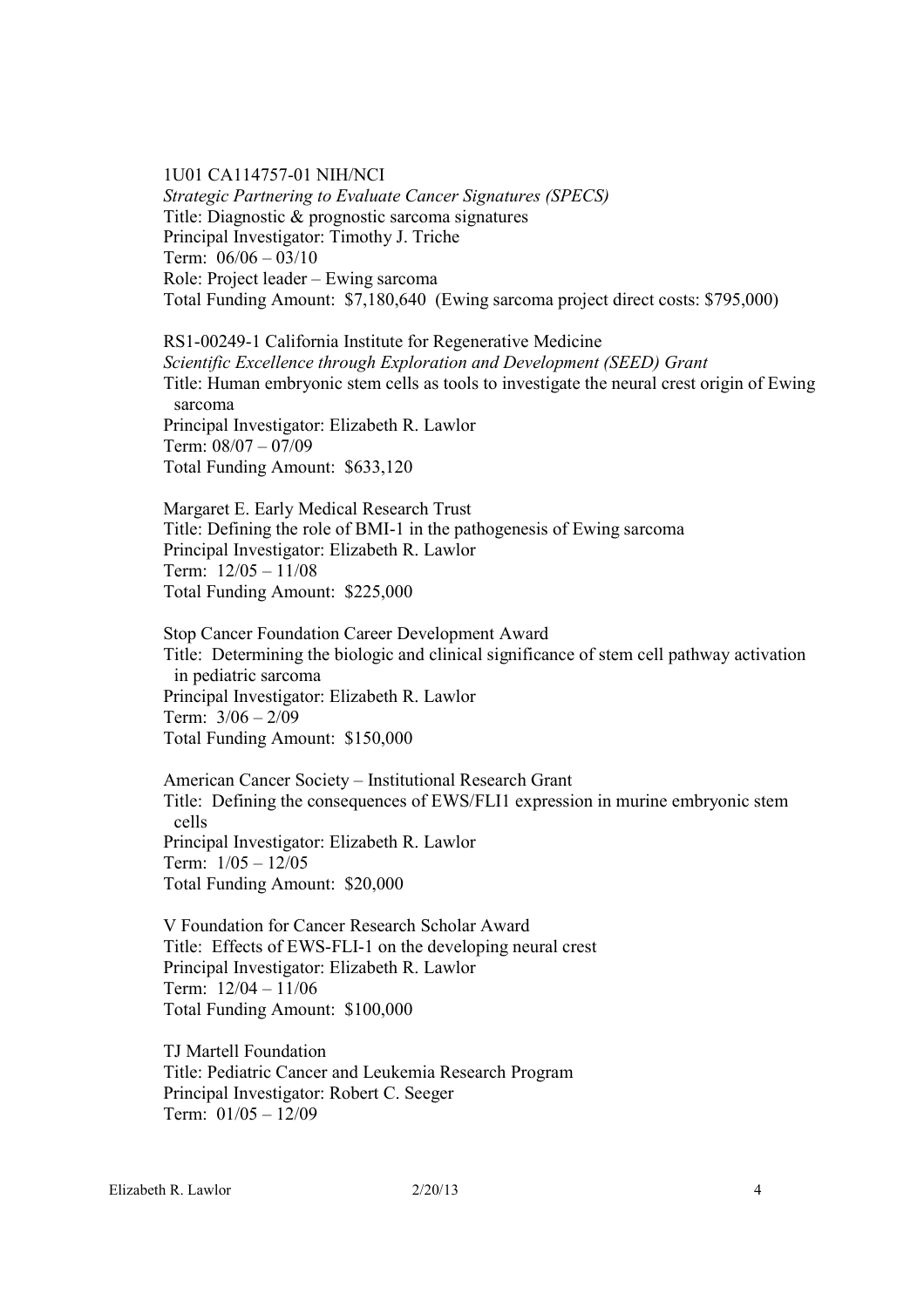Role: Investigator Total Funding Amount: \$200,000

C. Submitted Grants

# **Honors and Awards**

| 1983       | Chancellor's Entrance Scholarship, McMaster University                                  |
|------------|-----------------------------------------------------------------------------------------|
| 1991       | Most Exemplary Junior Resident Award, BC's Children's Hospital                          |
| 1992, 1994 | Resident Role Model Award, Children's Hospital of Eastern Ontario (CHEO),               |
| 1993       | Award for Clinical Excellence, CHEO                                                     |
| 1993       | Resident Research Award, CHEO                                                           |
| 1996       | Top Clinical Fellow Research Project, BC's Children's Hospital (Represented             |
|            | UBC Pediatrics at National Trainee Research Symposium)                                  |
| 1996       | Subspecialty Fellow Teaching Award—Excellence in Resident Teaching, BC's                |
|            | Children's Hospital, 1996                                                               |
|            | 1996 – 1998 Mining for Miracles Fellowship, Research Institute for Children's & Women's |
|            | Health, Vancouver, BC                                                                   |
| 1997       | Young Investigator Travel Grant, AACR, Special Conference on Disrupted                  |
|            | <b>Transcription Factors in Cancer</b>                                                  |
|            | 1998 – 2001 Medical Research Council of Canada Post-MD Fellowship                       |
|            | 1998 – 2001 National Cancer Institute of Canada Terry Fox Post-MD Research              |
|            | Fellowship (declined)                                                                   |
| 1999       | Student Participation Grant, AACR/ASCO Methods in Clinical Cancer Research              |
| 2001       | The Laura MacRae Trust Fund Award, College of Physicians & Surgeons of BC               |
|            | 2001 - 2003 Canadian Institutes of Health Research Senior Research Fellowship           |
| 2002       | Detweiler Traveling Fellowship, Royal College of Physicians & Surgeons, Canada          |
| 2003       | AACR-AFLAC Scholar-in-Training Award, International Conference on                       |
|            | Molecular Targets & Cancer Therapeutics                                                 |
| 2004       | V Foundation for Cancer Research Scholar Award                                          |
| 2006       | Stop Cancer Foundation Research Career Development Award                                |
| 2009       | USC Mellon Mentoring Award for Faculty Mentoring Graduate Students                      |
| 2009       | Stand Up to Cancer/AACR Innovative Research Grant (1 of 13 awarded                      |
|            | nationally)                                                                             |
| 2011       | Russell G. Adderley Professorship in Pediatric Oncology, Department of Pediatrics       |
|            | and Communicable Diseases, UM                                                           |

# **Memberships in Professional Societies**

| $1990 - 2003$ | Canadian Medical Association                            |
|---------------|---------------------------------------------------------|
|               | 1997 – present American Association for Cancer Research |

- 2005 present International Society for Stem Cell Research
- 2009 present Society for Pediatric Research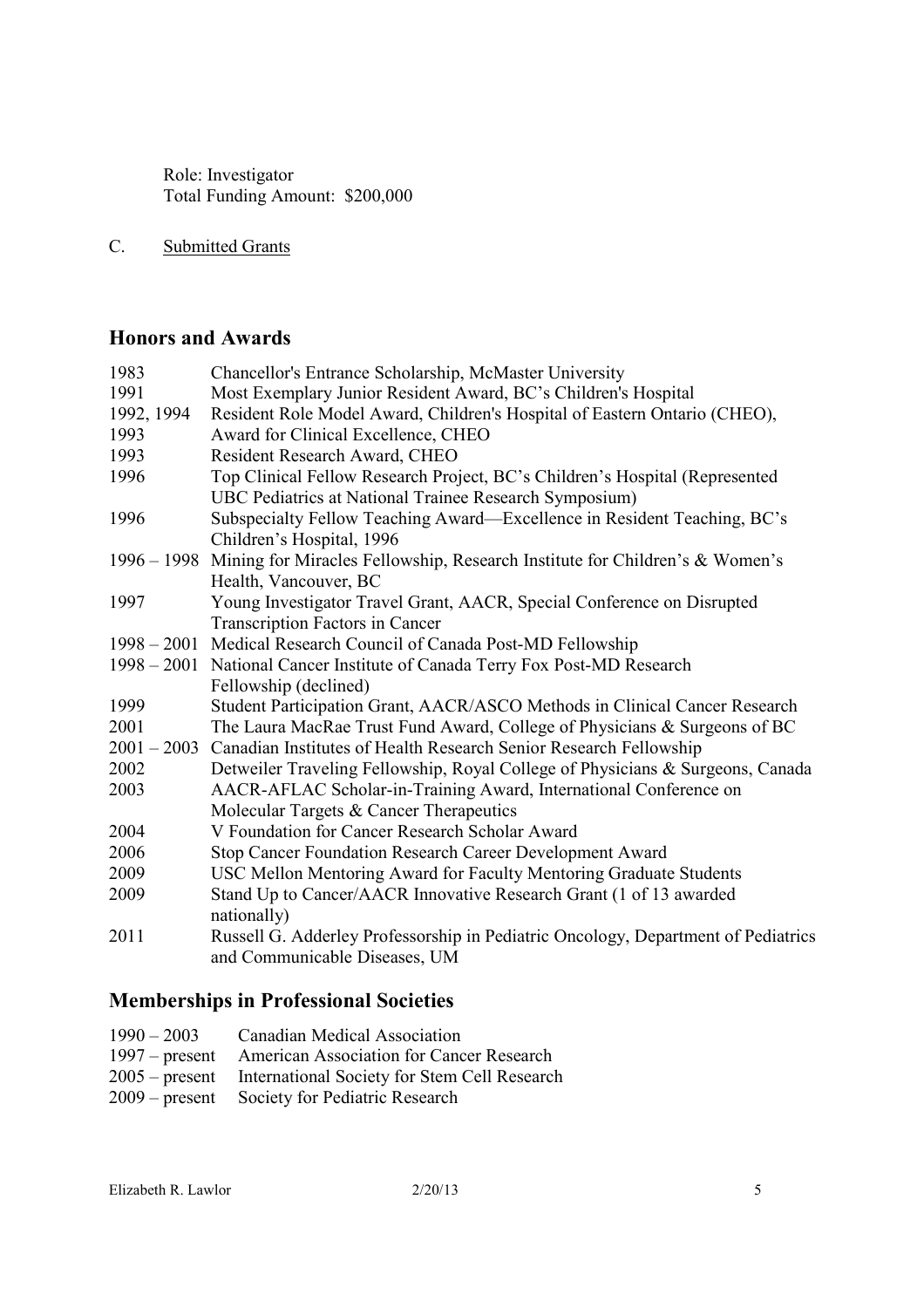## **Peer-Review Service**

Journals (review editor) Frontiers in Pediatric Oncology 2011-

Journals (reviewer)

BMC Developmental Biology Cancer Gene Therapy Cancer Research Clinical Cancer Research Genes & Development International Journal of Cancer Journal of Clinical Investigation Journal of Clinical Oncology Journal of Oncology Modern Pathology Molecular Cancer Research Molecular Biology of the Cell Oncogene Pediatric Blood and Cancer PLOS One Stem Cells

## Grants

| ------    |                                                                               |
|-----------|-------------------------------------------------------------------------------|
| 2002      | Canadian Institutes of Health Research, Training Grant Committee              |
| 2005      | Wright Foundation, Keck School of Medicine                                    |
| 2005      | Children's Hospital of Eastern Ontario, Research Committee, External Reviewer |
| 2006      | Cancer Research UK New Agents Committee, External Reviewer                    |
| 2007      | Oesterreichische Nationalbank Anniversary Fund, External Reviewer             |
| 2007      | Austrian Science Fund (FWF), External Reviewer                                |
| 2006-2009 | USC NIH-Cellular, Biochemical and Molecular Training Program – Graduate       |
|           | student fellowships                                                           |
| 2006-2009 | CHLA CIRM Stem Cell Training Program – Post-doctoral Fellowships              |
| 2009      | The Chinese University of Hong Kong, External Reviewer                        |
| $2008 -$  | Liddy Shriver Sarcoma Initiative Research Grants program                      |
| $2011-$   | Pablove Foundation. Member review panel                                       |
| 2011      | CHLA Research Career Development Award, External Reviewer                     |
| 2012      | SPARKS for Children's Health UK, External Reviewer                            |
| $2012 -$  | Alex's Lemonade Stand Young Investigator Awards, Member review panel          |
| $2012 -$  | St. Baldrick's Foundation, Member grants review panel                         |
| $2012 -$  | CureSearch, Grants review panel, Bone sarcomas                                |
| $2012 -$  | Bone Cancer Research Trust (UK), External reviewer                            |
|           |                                                                               |

#### **Meeting Abstracts**

- 2006 American Society for Gene Therapy 2006 Annual Meeting, Stem cells section.
- 2011 American Association for Cancer Research: 2011 Annual Meeting, Tumor biology 02: Stem Cell Biology/Cancer Stem Cells/Developmental Oncobiology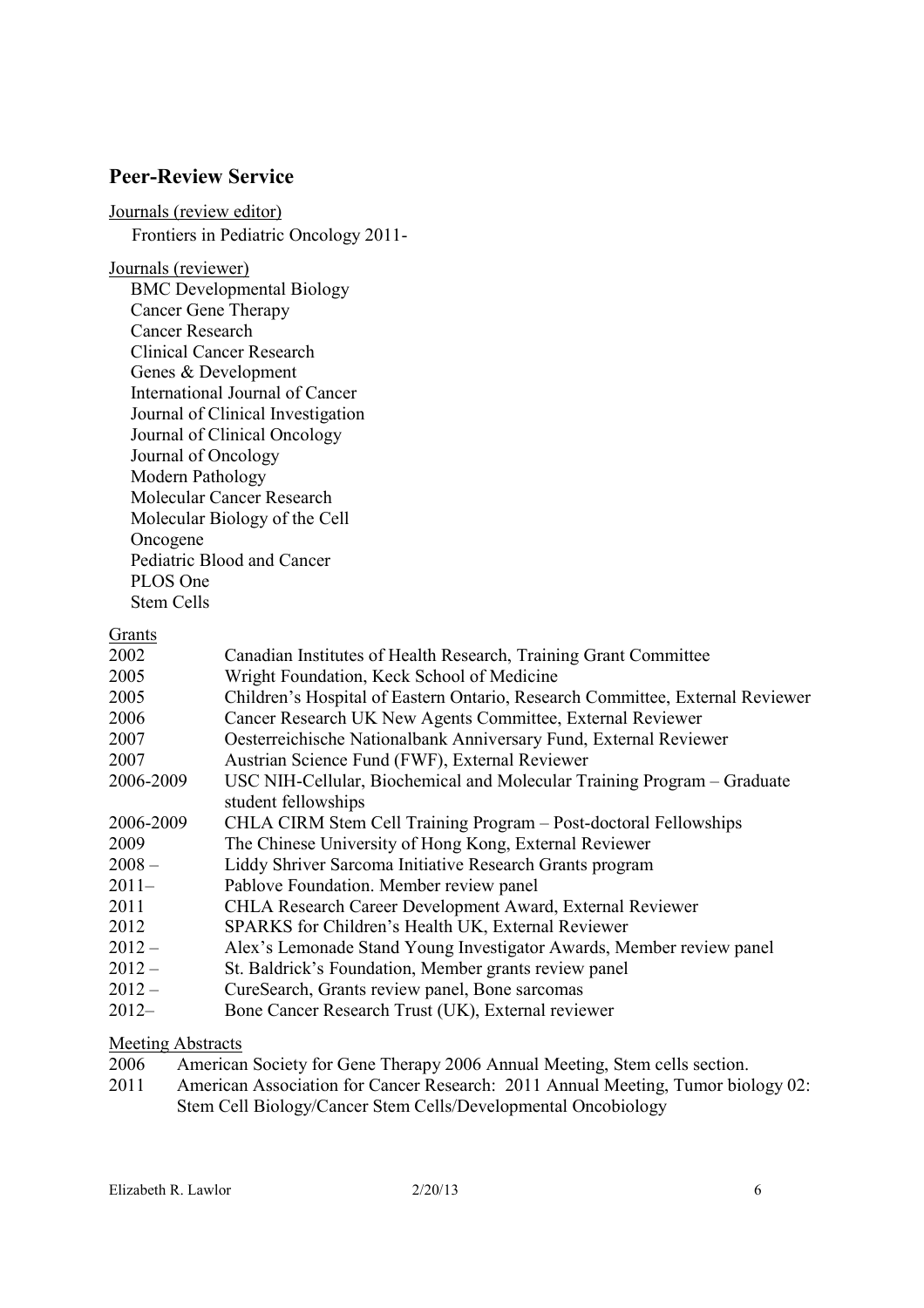# **Teaching**

Current Trainees

Post-graduate:

- 2011 Merlin Airik, PhD. Post-doctoral scholar
- 2011 Lauren Nicholls, MD. Pediatric Hem-Onc Research Fellow
- 2012 Laurie Svoboda, PhD, Post-doctoral scholar

Graduate & Medical Students:

- 2009 Chris Scannell, MD/PhD Student, Systems Biology & Disease, Keck School of Medicine, USC
- 2012 Melanie Ann Krook, PhD Student, UM Cancer Biology Program
- 2012 Elisabeth Pedersen, MD/PhD Student, UM MSTP Program

Undergraduate Students:

- 2011 David Falk (UM economics & pre-med)
- 2012 Victor Chen (UM, LSA neuroscience & pre-med)

Past Trainees

Post-graduate:

- 2004 2006 Srinivas Sai Somanchi, PhD. Post-doctoral scholar [Current position: Postdoctoral scholar, MD Anderson Cancer Center, University of Texas]
- 2005 2008 Dorothea Douglas MD. Pediatric Hem-Onc Research Fellow *(CHLA CIRM Scholar 2006-2008)* [Current position: Pediatric Bone Marrow Transplant physician, Phoenix Children's Hospital]
- 2006 2009 Xiaohua (Cynthia) Jiang MD, PhD. Post-doctoral Fellow *(CHLA CIRM Scholar 2006-2008)* [Current position: Research Assistant Professor, Institution of Epithelial Cell Biology, Department of Physiology, The Chinese University of Hong Kong]
- 2006 2009 John van Doorninck MD. Pediatric Hem-Onc Research Fellow *((IH Training Grant Fellow 2006-2008)* [Current position: Pediatric Hematologist-Oncologist, Rocky Mountain Hospital for Children, Denver, Co]
- 2010 2011 Jessie Hao-Ru Hsu, PhD. Post-doctoral scholar. [Current position: Post-doctoral scholar, Harvard Medical School. Mentor: Dr. Stuart Orkin].
- 2008 2011 Cornelia von Levetzow, PhD. Post-doctoral scholar (*CHLA CIRM Scholar 2009*)
- 2009 2011 Gregor von Levetzow, PhD. Post-doctoral scholar.

#### Graduate & Medical Students:

- 2005 Grace Peng, MD student, Keck School of Medicine. Summer student.
- 2005 Helty Adisetiyo, Rotation Student, PIBBS program, Keck School of Medicine
- 2007 Christine Cao, Rotation Student, PIBBS program, Keck School of Medicine
- 2007 Siu Ben Lam, Rotation Student, PIBBS program, Keck School of Medicine
- 2008 Lauren Geary, Rotation Student, PIBBS program, Keck School of Medicine
- 2008 Sryividya Swaminathan, Rotation Student, PIBBS program, Keck School of Medicine
- 2009 Wan-Ting Chen, Rotation Student, PIBBS program, Keck School of Medicine
- 2009 Martha Pastuszka, Rotation Student, PIBBS program, Keck School of Medicine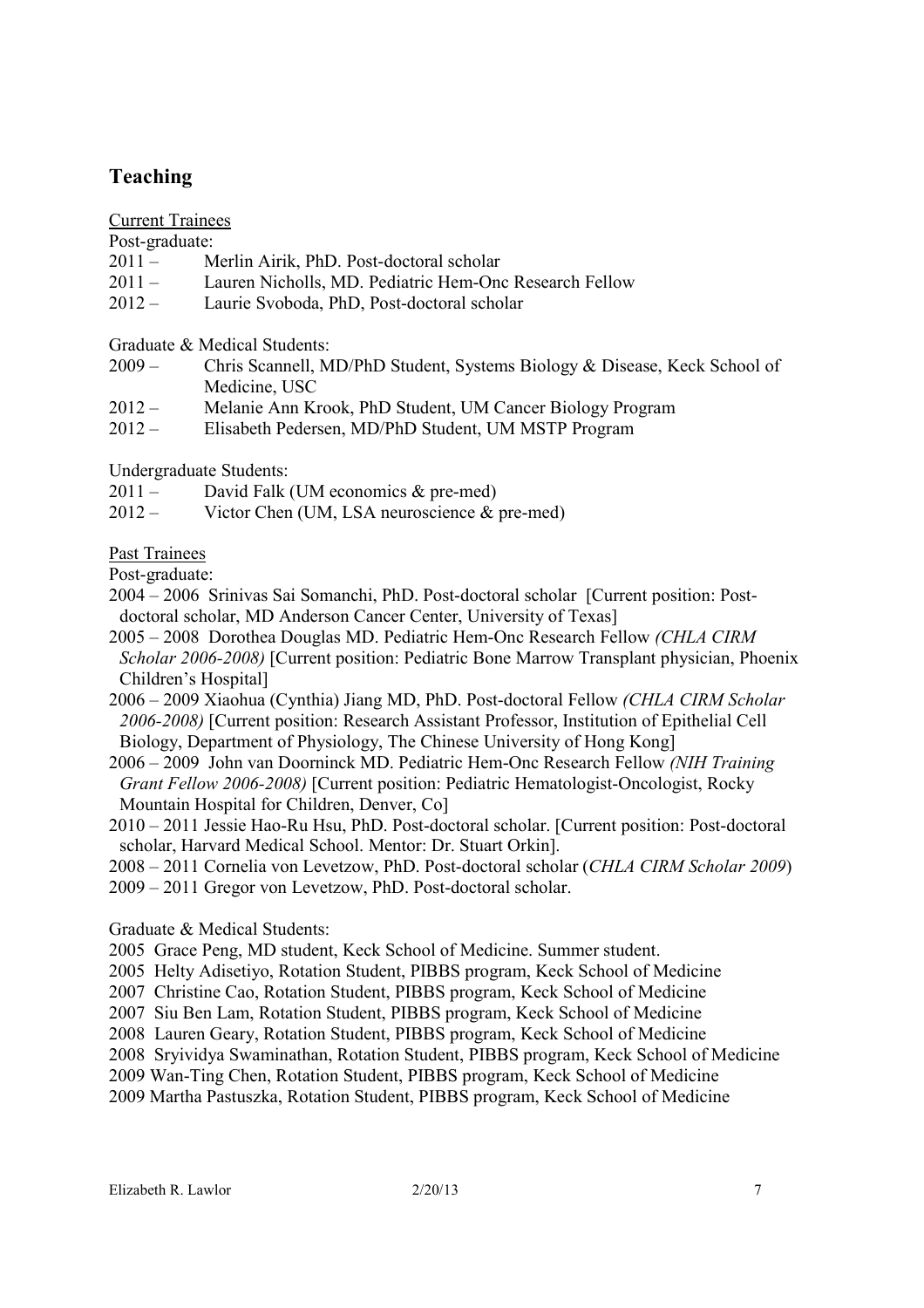- 2008 2010: Darren Russell, MS Student, Department of Pathology, Keck School of Medicine, USC. (Degree conferred 2010. Current position MD student, USC)
- 2006 2010: Jessie Hao-Ru Hsu, PhD student, Molecular & Cellular Biology Program, Keck School of Medicine. *(USC CIRM Scholar 2007-2009).* Degree conferred June 2010.
- 2011 Andrew Haak, Rotation Student, PIBS program, UM
- 2011 Nikhil Shyam, MD/PhD Student, UM MSTP Program (rotation student)
- 2011 2012 Jeffrey Fergus, MS Student, UM MCDB program
- 2011 Melanie Ann Krook, UM PIBS (PhD Rotation student)
- 2012 Yuqing Sun, UM PIBS (PhD Rotation student)
- 2012 Amy Han, UM PIBS (PhD Rotation student)
- 2012 Elisabeth Pedersen, UM MSTP Program (rotation student)

Undergraduate & High School Students:

- 2006 & 2007 Darren Russell, Summer undergraduate student, CHLA
- 2007 & 2008 Inbal Epstein, Summer high school student, CHLA.
- 2009 Cecilia Miranda, Summer high school student, CHLA.
- 2010 Arielle Clinthorne, Summer undergraduate student, UM Cancer Research Summer Internship Program.
- 2011 David Falk, Summer undergraduate student, UM Cancer Research Summer Internship Program.

Dissertation and/or Qualifying Examination Committees

Nadya Andini, PhD student, Dept of Pathology, Keck School of Medicine (PI: K. Nash) Helty Adisetiyo, PhD student, Genetics, Molecular & Cellular Biology Program, Keck School of Medicine (PI: P. Roy-Burman)

Jacob Andrade, MD/PhD student, Genetics, Molecular & Cellular Biology Program, Keck School of Medicine (PI: G. Crooks)

Kyle Nakamura, PhD student Program, Systems Biology & Disease Program, Keck School of Medicine (PI: G. Aldrovandi)

Dennis To, PhD student, Dept of Pathology, Keck School of Medicine (PI: K. Nash) Sissada Tannukit, PhD student, Dept of Craniofacial Biology, USC School of Dentistry (PI: M. Paine)

Steven Tsai, MD/PhD student, Genetics, Molecular & Cellular Biology Program, Keck School of Medicine (PI: C. Lutzko)

Daniel Wai, PhD student, Dept of Pathology, Keck School of Medicine (PI: T. Triche) Felicia Gray, PhD student, Chemical Biology Interdepartmental Doctoral Program, UM (PI: Tomek Cierpicki and Jolanta Grembecka (Pathology)

#### Intramural Lectures & Courses

- 1991-1996 Pediatrics and pediatric hematology-oncology seminars/lectures for junior house staff [*Received teaching award from pediatric residents 1996*]
- 1996-1997 Pediatric transfusion medicine for Year 3 medical students, UBC. (1 hr)
- 1996-2000 Pediatric hematology-oncology for medical student, pediatric resident, and clinical fellow house staff, BC's Children's Hospital.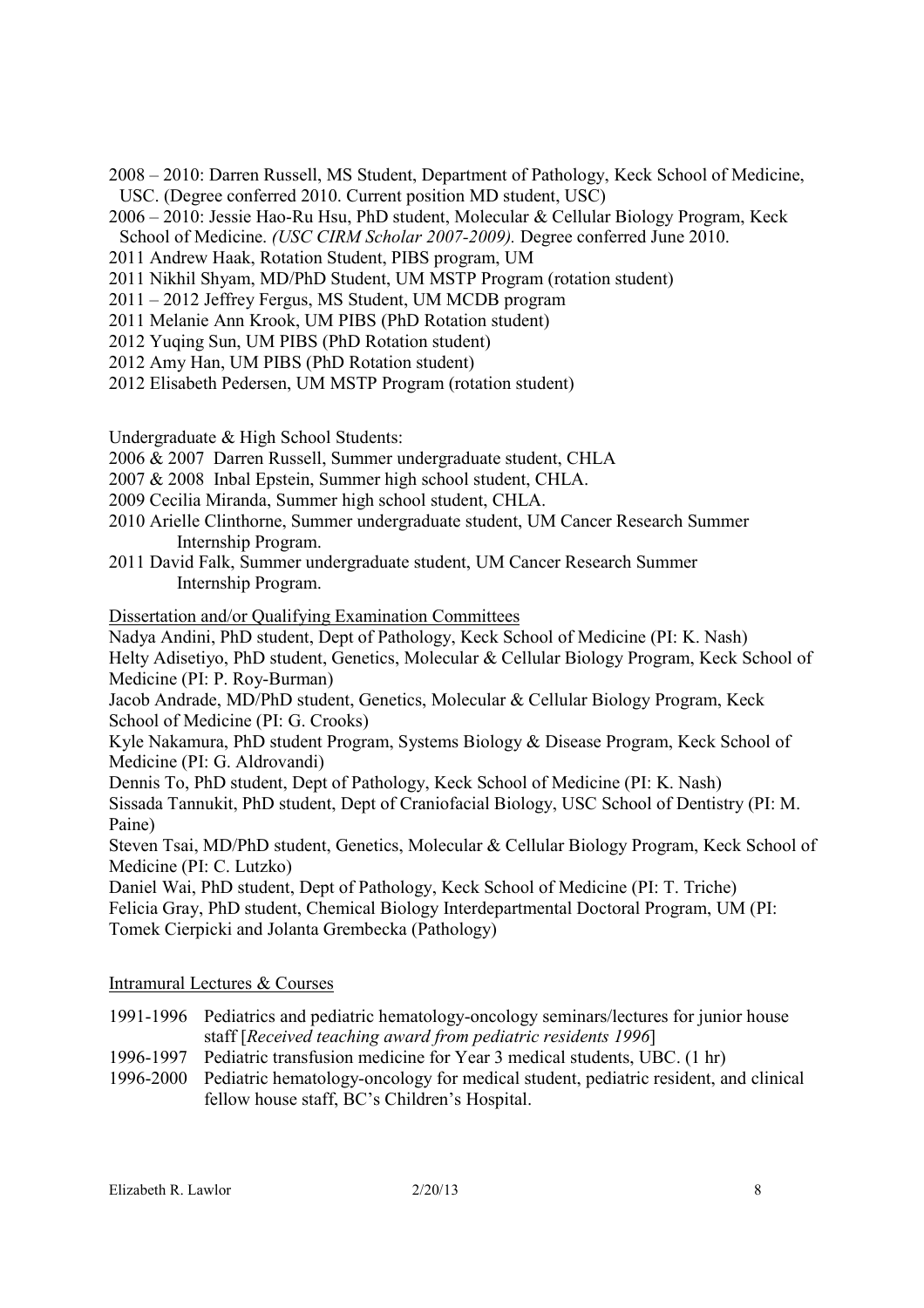| 1999-2000 | Pediatric resident and summer research student career development days. BC's                                   |
|-----------|----------------------------------------------------------------------------------------------------------------|
|           | Children's Hospital. (1 hr)                                                                                    |
| 2000-2001 | Lectures in molecular biology for pediatric hematology-oncology fellows. BC's<br>Children's Hospital (1 hr).   |
| 2004      | Graduate Student Seminar in Pathology Course #570abcd, Keck School of                                          |
|           | Medicine, Dept of Pathology – November 19: Molecular Genetics of Sarcomas (1.5)                                |
|           | hrs); December 3: Molecular Genetics of Sarcomas (1.5 hrs)                                                     |
| 2004-2007 | Hematology-Oncology Fellows Journal Club, CHLA                                                                 |
| 2004-2006 | Hematology-Oncology Fellows Biology Course, CHLA ('Tumorigenesis', 1 hr)                                       |
| 2004-2006 | Hematology-Oncology Grand Rounds, CHLA ('Cancer & Stem Cells', 1 hr)                                           |
| 2005      | Using stem cells to study the origins of pediatric malignancy. USC Keck School of                              |
|           | Medicine, Stem Cell Research Day. March 1.                                                                     |
| 2005      | Scientific Management Course lecture, Saban Research Institute, CHLA ("Getting<br>the job you want" $0.5$ hr). |
| 2006      | Edmonson Summer Undergraduate Program lecture, Keck School of Medicine,                                        |
|           | Dept of Pathology ("Cancer Stem Cells", 1 hr).                                                                 |
| 2006      | Thinking About a Career in Cancer Research: A Conversation with Faculty. USC                                   |
|           | Undergraduate Programs, April 20.                                                                              |
| 2006      | CHLA Summer students Lecture—Cancer Stem Cells (1 hr), June 26.                                                |
| 2006      | Graduate Student Seminar in Pathology Course #570abcd, Dept of Pathology, USC                                  |
|           | October 13: Cancer stem cells – origins (1.5 hrs); October 20: Cancer stem cells –                             |
|           | self-renewal (1.5 hrs)                                                                                         |
| 2006      | Research Opportunities in Oncology. St. George Society, USC Keck School of                                     |
|           | Medicine, Medical Student Seminar, October 24.                                                                 |
| 2006      | CIRM-CHLA Stem Cell Training Grant Core Curriculum. October 2: Neural stem                                     |
|           | cells (1 hr); October 9: Cancer stem cells (1 hr)                                                              |
| 2007      | CHLA Hem-Onc Grand Rounds: Developing new models to study the biology of                                       |
|           | Ewing sarcoma. March 28.                                                                                       |
| 2007      | CHLA Hem-Onc Fellows Biology Course (Molecular basis of tumorigenesis, 1 hr).                                  |
| 2007      | CHLA Summer students Lecture ('Cancer Stem Cells', 1 hr).                                                      |
| 2007      | KSOM Medical Student I Pathology Lab, Department of Pathology, USC                                             |
|           | January 9: Hematology structure & morphology (2 hrs), November 21: Neoplasia II                                |
|           | (2 hrs), November 27: Neoplasia III (2 hrs), November 29: Neoplasia IV (2 hrs)                                 |
| 2007      | Stem Cell Biology and Medicine, USC INTD 650: Therapeutic applications -                                       |
|           | Cancer stem cells (2 hrs).                                                                                     |
| 2008      | Norris Comprehensive Cancer Center Grand Rounds, 'The polycomb gene <i>BMI-1</i>                               |
|           | functions as an onocgene in Ewing sarcoma', USC, January 29.                                                   |
| 2008      | Edmonson Summer Undergraduate Program lecture, 'Cancer Stem Cells -                                            |
|           | Implications for Research and Clinical Care', Keck School of Medicine, Dept of                                 |
|           | Pathology (1 hr).                                                                                              |
| 2008      | CHLA Pediatric Hematology-Oncology Grand Rounds, 'BMI-1 expression in                                          |
|           | Ewing Sarcoma: Clues to a stem cell origin?', December 17 (1 hr).                                              |
| 2009      | Vice-chair, USC Pathology Student Research Conference, Dana Point, CA. January                                 |
|           | $23 - 24$ .                                                                                                    |
| 2009      | USC KSOM Seminar Series "Factor Meeting", Human embryonic stem cell derived                                    |
|           | model of Ewing sarcoma tumorigenesis", May 14 (1 hr).                                                          |
|           |                                                                                                                |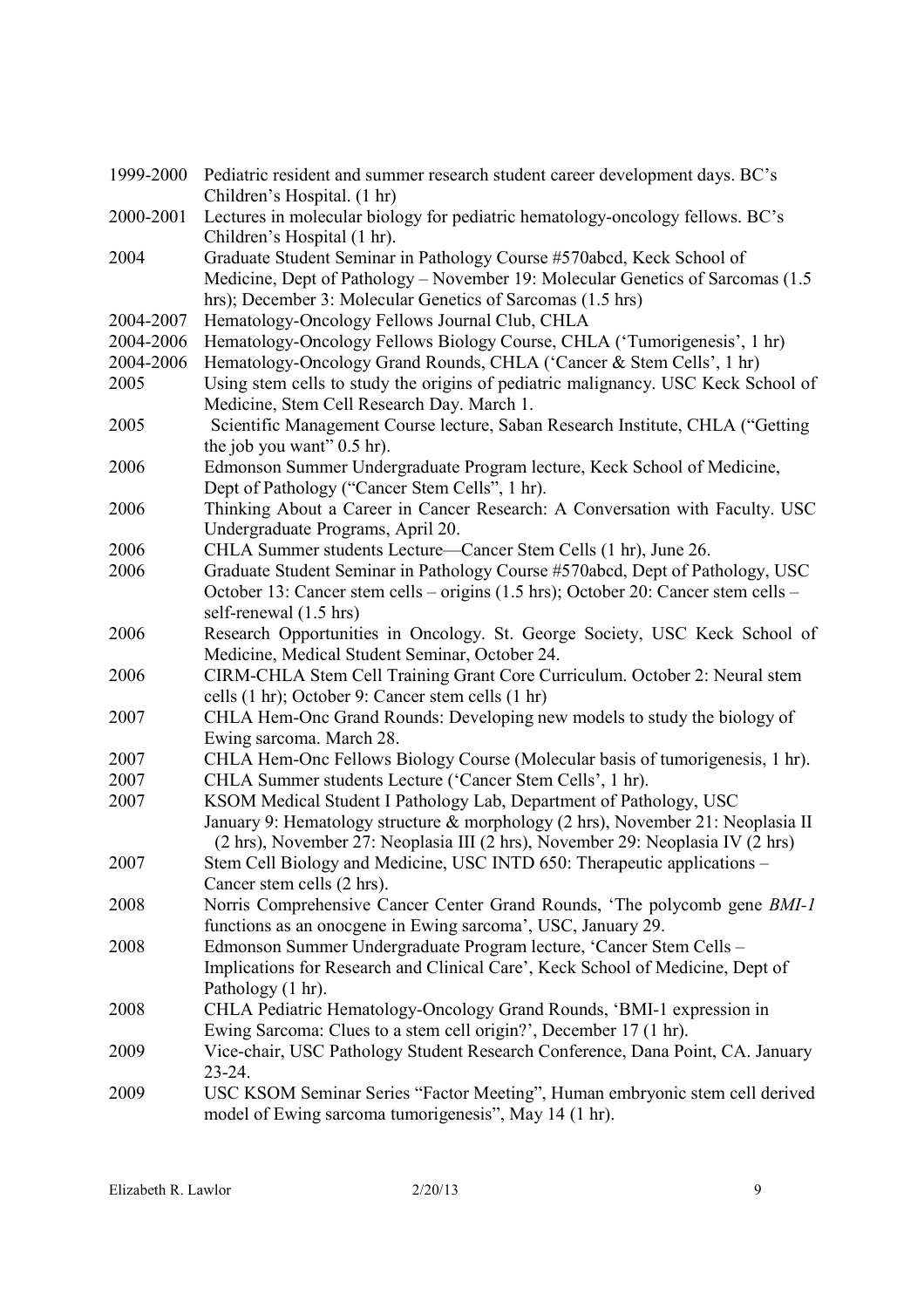| 2010      | UM Division of Pediatric Hematology-Oncology Research Rounds, "Investigating  |
|-----------|-------------------------------------------------------------------------------|
|           | the role of deregulated stem cell pathways in Ewing sarcoma initiation and    |
|           | progression", April 14 (1 hr).                                                |
| 2010      | UM Cancer Research Summer Internship Program, "What stem cells can teach us   |
|           | about cancer", June 28 (1 hr).                                                |
| 2010      | UM Grand Rounds, Department of Pediatrics, "Cancer stem cells in pediatric    |
|           | tumors: The hope, the hype and the reality," August 3 (1 hr)                  |
| 2010      | UM Department of Pathology Research Seminar Series, "Novel oncogenic          |
|           | functions of BMI-1 in the Ewing sarcoma family of tumors," October 21 (1 hr). |
| 2010      | UM Department of Pharmacology Research Seminar Series, "Ewing sarcoma:        |
|           | Cancer stem cells or stem cell cancer," December 8 (1 hr).                    |
| 2011      | UM Cancer Biology Seminar Series, "Modeling Ewing sarcoma initiation in human |
|           | stem cells," August 11 (1 hr).                                                |
| 2011-2012 | UM Graduate Program in Cancer Biology, CanBio800 Journal Club, Co-director.   |
| 2011      | Cellular and Molecular Pathology Graduate Student Research Symposium,         |
|           | "Modeling Ewing tumor initiation in stem cells", November 3 (20 min)          |
| 2012      | UM Cancer Bio 554, "Pediatric Cancer", February 2 (90 min)                    |
| 2012-2013 | UM Graduate Program in Cancer Biology, CanBio800, Director.                   |

# **Committee, Organizational, and Volunteer Service**

| A. | Institutional |                                                                     |
|----|---------------|---------------------------------------------------------------------|
|    | $1995 - 1998$ | Pediatric Oncology Fellowship Education Committee, BC's Children's  |
|    |               | Hospital                                                            |
|    | $2004 - 2007$ | Coordinator, Bone and Soft Tissue Sarcoma Research Group, CHLA      |
|    | $2004 - 2009$ | Pediatric Hematology Oncology Fellowship Education Committee,       |
|    |               | <b>CHLA</b>                                                         |
|    | $2005 - 2007$ | Institutional Biosafety Committee, CHLA                             |
|    | $2005 - 2009$ | Executive Committee, California Institute for Regenerative Medicine |
|    |               | Training Grant, CHLA                                                |
|    | $2006 - 2009$ | Admissions Committee, PIBBS Graduate Program, Keck School of        |
|    |               | Medicine, USC                                                       |
|    | $2007 - 2009$ | Coordinator, Cancer Stem Cell Biology Research Group, CHLA/USC      |
|    | $2006 - 2009$ | Stem Cell Research Oversight Committee, CHLA                        |
|    | $2006 - 2009$ | Executive Committee, CBM NIH Training Grant, Keck School of         |
|    |               | Medicine, USC                                                       |
|    | $2007 - 2009$ | Dept of Pathology Graduate Program Committee, Keck School of        |
|    |               | Medicine, USC                                                       |
|    | $2008 - 2009$ | USC Dept of Pathology Annual Research Retreat Committee, Keck       |
|    |               | School of Medicine, USC                                             |
|    | 2009          | Dean's Graduate Council, Keck School of Medicine, USC               |
|    | $2011 -$      | UM OVPR Human Pluripotent Stem Cell Research Oversight              |
|    |               | (HPSCRO) Committee                                                  |
|    | $2011 -$      | PIBS Admissions Committee, Molecular & Cellular Pathology           |
|    |               |                                                                     |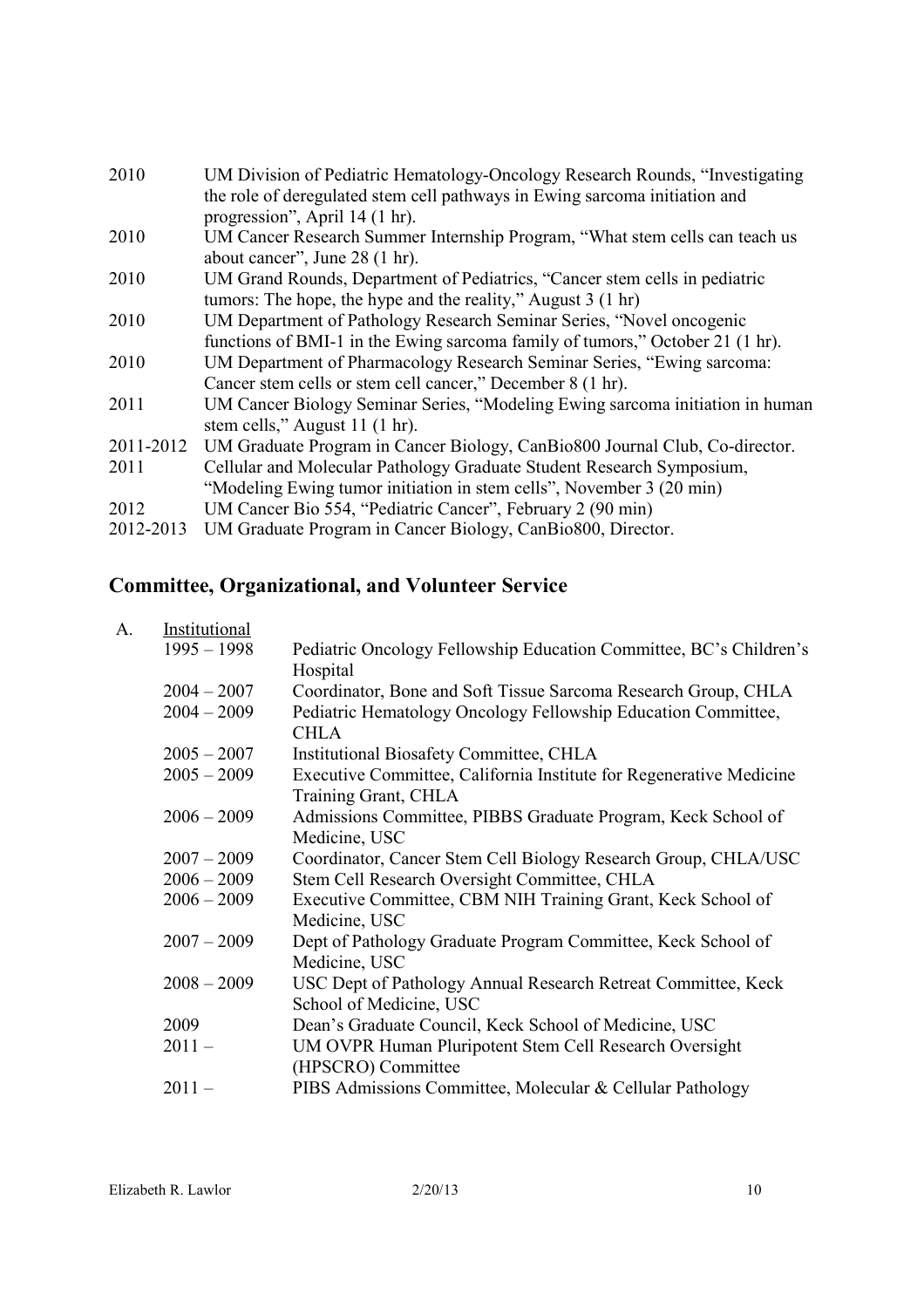- 2012 Translational Research Education Certificate Program, UMHS Office of Graduate and Postdoctoral Studies & Michigan Institute for Clinical and Health Research (MICHR). Member, Faculty Advisory Committee
- B. Regional
- C. National

| 11010101         |                                                                 |
|------------------|-----------------------------------------------------------------|
| $2006$ – present | Children's Oncology Group, Ewing Biology Study (AEWS07B1) (Vice |
|                  | Chair beginning 2012)                                           |
| $2006$ – present | Children's Oncology Group, Ewing's Sarcoma Biology Committee    |
|                  | (Vice-Chair beginning December 2011)                            |
| $2007 - present$ | Children's Oncology Group, Bone Tumor Steering Committee        |
| $2009 - present$ | Children's Oncology Group, Translational Research Committee     |
| 2010-2011        | 2011 Annual Meeting, American Association for Cancer Research   |
|                  | (AACR), Scientific Program Committee: Pediatric Oncology        |
| 2010-2011        | 2011 Annual Meeting, AACR, Tumor biology 02: Stem Cell          |
|                  | Biology/Cancer Stem Cells/Developmental Oncobiology,            |
|                  | Subcommittee                                                    |
|                  |                                                                 |

D. International

2006 Royal College of Physicians & Surgeons of Canada, Pediatric Hematology-Oncology Sub-specialty Certification Examination: Question writing.

- E. Volunteer Service
	- 3/2009 American Cancer Society Spring Open House, Pasadena, CA. Guest speaker "Studies of Stem Cells to Determine the Origin of Aggressive Childhood Tumors<sup>"</sup>

#### **Visiting Professorships, Seminars and Extramural Invited Presentations**

Visiting Professorships

1. Ewing Sarcoma Initiation – Insights From a Human Stem Cell Model. Lombardi Comprehensive Cancer Center, Tumor Biology Training Program Visiting Professorship series, Georgetown University Medical Center, Washington, DC. May 13-14, 2010

#### Seminars

- 1. The Biologic and Clinical Significance of Stem Cell Gene Expression in Ewing Sarcoma. Huntsman Cancer Institute, University of Utah, Salt Lake City, February 13-14, 2007
- 2. BMI-1 in Ewing sarcoma: Clues to a stem cell origin? BC Children's Hospital, Child and Family Research Institute, Vancouver, Canada. May 5-6, 2008
- 3. BMI-1 expression in Ewing sarcoma: Clues to a stem cell origin? JCCC-BSCRC Research Seminar Series. UCLA, Los Angeles, CA. November 6, 2008
- 4. Biologic and clinical significance of BMI-1 over-expression in Ewing sarcoma. Pediatric Cancer Biology Program, Stanford University, Palo Alto, CA. January 13-14, 2009
- 5. BMI-1 expression in Ewing sarcoma: Clues to a stem cell origin? Division of Pediatric Hematology-Oncology, Department of Pediatrics, University of Michigan, Ann Arbor, MI. February 2-3, 2009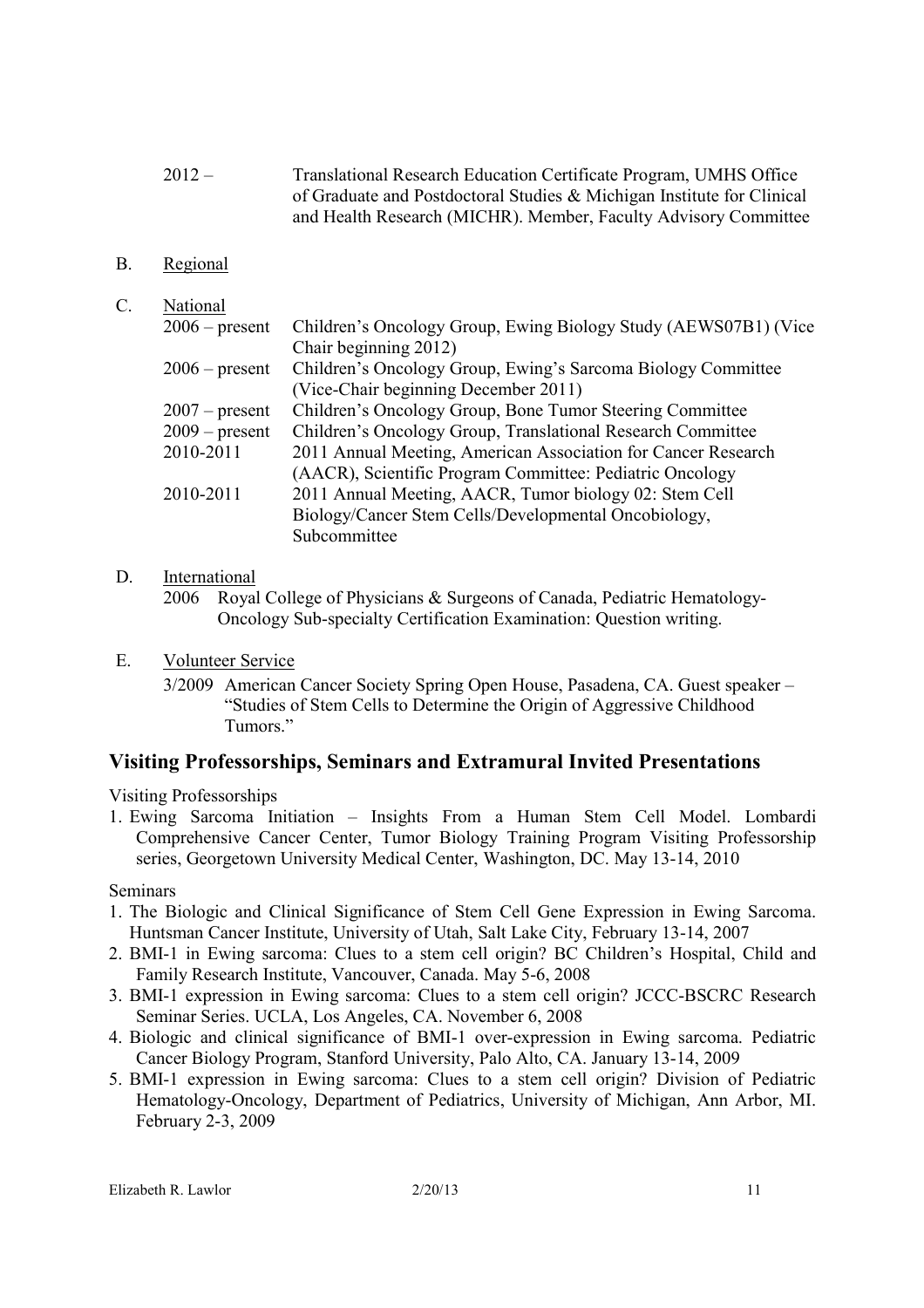- 6. New insights into the putative stem cell origin of Ewing sarcoma. Memorial Sloan Kettering Cancer Center. Pediatric Grand Rounds. April 23, 2009
- 7. New insights into the putative stem cell origin of Ewing sarcoma. Hospital for Sick Children, Toronto, Canada. May 20-21, 2009
- 8. EWS-FLI1: An inducer of epigenetically driven malignant transformation. Children's Cancer Research Institute, Vienna, Austria. September 20-21, 2011.
- 9. Modeling Ewing tumor initiation in human neural crest stem cells. NIH, Pediatric Oncology Branch, September 28-29, 2011.
- 10. Using stem cells to model the epigenetic origins of Ewing's sarcoma. Children's Hospital of Philadelphia, Philadelphia, PA. November 7-8, 2011

Extramural Invited Presentations

- 1. Use of Anchorage Independent Multi-cellular Spheroids to Study Human Tumors *in vitro.*  CB Broaddus Lab. San Francisco General Hospital, UCSF, January 13, 2004
- 2. Identification of cMyc transcriptional targets in vivo.  $3<sup>rd</sup>$  International Ewing sarcoma meeting, Dallas, April 14-15, 2005
- 3. Machinery of the cell: Principles of targeted biologic therapies,  $37<sup>th</sup>$  Congress of the International Society of Pediatric Oncology, Pre-conference educational day. Vancouver, Canada, September 20, 2005
- 4. Gene expression signatures in Ewing sarcoma. NIH SPECS Investigators' Meeting, Los Angeles, CA, November 14, 2006
- 5. The role of stem cell pathways in promoting human tumor growth. Azusa Pacific University, Undergraduate Biology Seminar Series. Azusa, CA, January 25, 2007
- 6. Gene expression profiling of primary Ewing sarcoma. NIH SPECS Investigators' Meeting, St. Louis, MO, October 11, 2007
- 7. Translocation type and clinical outcome in patients with localized Ewing sarcoma: Results from COG protocol AEWS0031. Children's Oncology Group Annual Meeting, Denver, CO, October 17, 2007
- 8. Gene expression profiling of primary Ewing sarcoma. Children's Oncology Group Annual Meeting, Denver, October 17, 2007
- 9. BMI-1 Function in Ewing Sarcoma-Clues to a stem cell origin? Rett Nearburg Ewing Sarcoma Symposium IV. Dartmouth, NH, April 10, 2008
- 10. BMI-1 in the Initiation and Maintenance of Ewing Sarcoma. California-Harvard Junior Faculty Stem Cell Investigators Meeting. UCLA, Los Angeles, CA, October 10, 2008
- 11. COG Ewing's Biology: An Update on Three Studies. Children's Oncology Group Annual Meeting, Dallas, TX, September 30, 2009
- 12. Modeling Tumor Initiation in Human Neural Crest Stem Cells. AACR/Stand Up to Cancer Innovative Research Grants, Finalists' Presentations. Philadelphia, PA. October 2, 2009
- 13. Gene expression and translocation studies in Ewing sarcoma: An update. Children's Oncology Group Meeting, Los Angeles, CA, March 25, 2010.
- 14. Invited mentor, "Careers in Clinical and Translational Cancer Research," Roundtable Session, Annual Meeting of the American Association for Cancer Research, Washington, DC. April 17, 2010.
- 15. The Challenge Of Developing A Prognostic Gene Expression Signature In Ewing Sarcoma: An Update From The COG/SPECS Study, Childhood Bone Sarcoma Genomics Consortium, Washington, DC. April 17, 2010.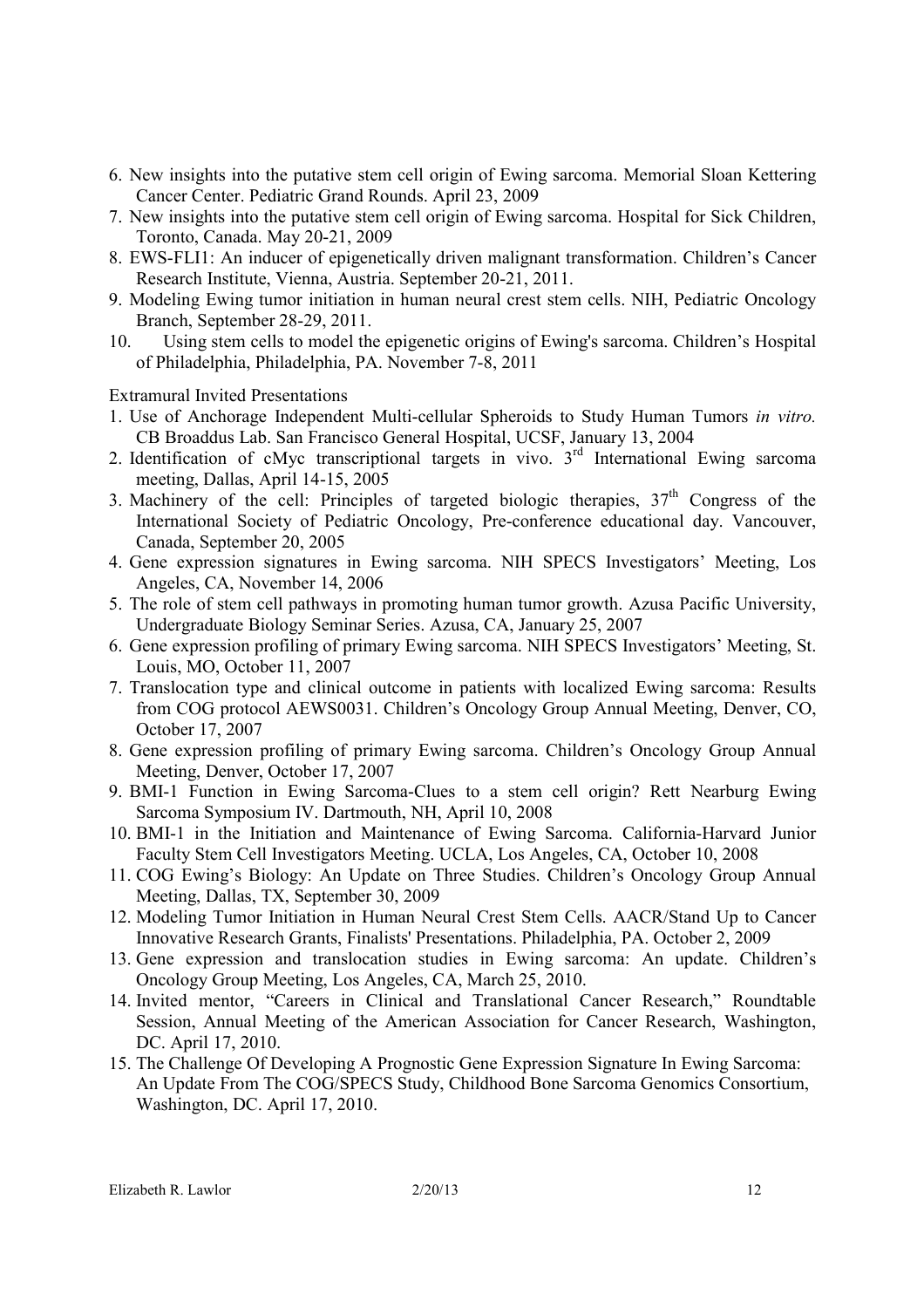- 16. Translational Research Committee Meeting: Hippo Signaling is inhibited by BMI-1 in Ewing sarcoma. Children's Oncology Group Spring Meeting, Los Angeles. March 24, 2011.
- 17. Bone Tumor Committee Meeting: Gene expression profiling studies in Ewing sarcoma reveal inter-tumor heterogeneity. Children's Oncology Group Spring Meeting, Los Angeles. March 24, 2011.
- 18. Invited mentor, "Careers in Clinical and Translational Cancer Research," Roundtable Session, Annual Meeting of the American Association for Cancer Research, Washington, DC. April 2, 2011.
- 19. Session Chairperson, "Stem Cells in Cancer Biology and Therapy," Annual Meeting of the American Association for Cancer Research, Orlando, FL. April 3, 2011.
- 20. Translational Research Special Symposium, "What is Translational Research," Annual Meeting of the American Association for Cancer Research, Orlando, FL. April 4, 2011.
- 21. Major Symposium Speaker, "Modeling the Initiation of Ewing Sarcoma in Human Neural Crest Cells," Epigenetics and Stem Cells in Pediatric Tumors. Annual Meeting of the American Association for Cancer Research, Orlando, FL. April 4, 2011.
- 22. Keynote speaker, American Physician Scientists Association Annual Meeting, "Careers in translational medicine-A wealth of Opportunity". Chicago. April 15, 2011.
- 23. Beaumont Children's Hospital, Pediatric Grand Rounds, "Cancer stem cells in pediatric tumors." Oakland, MI. May 10, 2011.
- 24. Keynote speaker SARC Annual Meeting, "Clinical and biologic heterogeneity in Ewing sarcoma-Challenges for therapy." Chicago, IL. October 27, 2011.
- 25. European Network for Cancer Research In Children and Adolescents (ENCCA), "LGR5 in Ewing's sarcoma." Vienna, Austria. December 20, 2011.
- 26. European Science Foundation/EMBO Meeting: Molecular biology and innovative therapies in sarcomas of childhood and adolescence, "Determination of DNA methylation changes that contribute to the initiation and progression of Ewing sarcoma." Pultusk, Poland. September 30, 2012
- 27. Connective Tissue Oncology Society Annual Meeting. "Nutrient deprivation induces Ewing sarcoma cells to adopt a more invasive phenotype and to up regulate RHO-MKL transcriptional targets." Prague, Czech Republic. November 16, 2012.
- 28. Stand Up to Cancer Scientific Summit. "Modeling the initiation of Ewing sarcoma in human neural crest stem cells." Phoenix, AZ. January 30, 2013.
- 29. Memorial "Pablo Ugarte" Workshop Research on Ewing sarcoma. "Membrane signaling and the cytoskeleton." Madrid, Spain. March 8, 2013

# **Bibliography**

*Peer-Reviewed Journals and Publications* (\*denotes trainee under my supervision)

- 1. Crawford RI, **Lawlor ER**, Wadsworth LD, Prendiville JS (1996) Transient erythroporphyria of infancy. J Am Acad Dermatol; 35:833-4. PMID: 8912598
- 2. Duclos P, Hockin J, Pless R, **Lawlor B** (1997) Reporting vaccine associated adverse events. Are family physicians aware of criteria and procedures? Can. Fam. Physician; 43:1151-1560. PMID: 9303234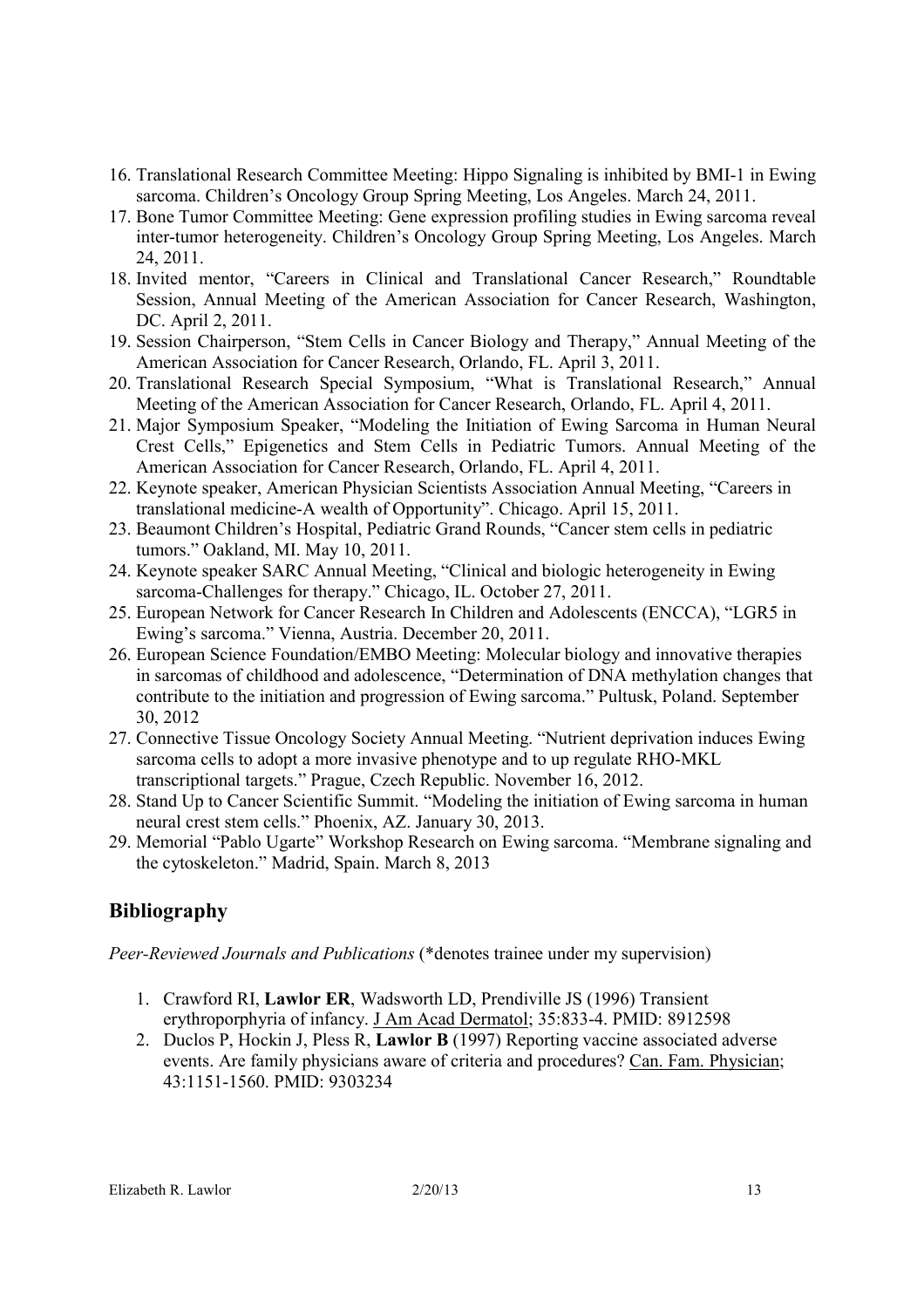- 3. **Lawlor ER**, Webb DWM, Hill A, Wadsworth LD (1997) Thrombotic Thrombocytopenic Purpura: A Treatable Cause of Childhood Encephalopathy. J Pediatr; 130:313-6. PMID: 9042139
- 4. **Lawlor ER**, Anderson RA, Davis JH, Fryer CJH, Pritchard SL, Rogers PCJ, Wu JK, Schultz KR (1997) Immunosuppressive therapy: A potential alternative to bone marrow transplantation as initial therapy for acquired severe aplastic anemia in childhood? J Ped Hem Onc; 19:115-123. PMID: 9149740
- 5. **Lawlor ER**, Murphy JJ, Sorensen PHB, Fryer CJH (1997) Metastatic primitive neuroectodermal tumour of the ovary: Successful treatment with mega-dose chemotherapy followed by peripheral blood progenitor cell rescue. Med Ped Onc 29:308- 12. PMID: 9251739
- 6. Hand JP, **Lawlor ER**, Yong CKK, Davis JH (1998) Successful use of cyclosporine A in the treatment of refractory thrombotic thrombocytopenic purpura. Br J Haematol; 100:597-9. PMID: 9504648
- 7. **Lawlor ER**, Bainbridge T, Horsman DE, Mathers JA, Kawai A, Healey JH, Huvos AG, Bridge JA, Ladanyi M, Sorensen PHB (1998) Peripheral primitive neuroectodermal tumours in adults: Documentation by molecular analysis. J Clin Oncol 1998; 16:1150- 1157. PMID: 9508202
- 8. De Alava E, Kawai A, Healey JH, Fligman I, Huvos AG, Gerald WL, Meyers P, Jhanwar SC, Argani P, Pardo-Mindan FJ, Ginsberg J, Womer R, **Lawlor ER**, Wunder J, Andrulis I, Sorensen PHB, Barr F, Ladanyi M (1998) EWS/FLI1 fusion transcript structure is an independent determinant of prognosis in Ewing Sarcoma. J Clin Oncol; 16:1248-1255. PMID: 9552022
- 9. **Lawlor ER**, Lim JF, Tao W, Chow CJ\*, Kalousek IV\*, Kovar H, MacDonald TJ, Sorensen PHB (1998) The Ewing Tumour Family of Peripheral Primitive Neuroectodermal Tumours Expresses Human Gastrin-Releasing Peptide (GRP). Cancer Res; 58:2469-2476. PMID: 9622091
- 10. **Lawlor ER,** Scheel C\*, Irving J, Sorensen PHB (2002) Anchorage-Independent multicellular spheroids as an *in vitro* model of growth signaling in Ewing tumors. Oncogene; 21:307-318. PMID: 11803474
- 11. Barr FG, Qualman SJ, Macris MH, Melnyk N, **Lawlor ER**, Strzelecki DM, Triche TJ, Bridge JA, Sorensen PH (2002) Genetic Heterogeneity in the Alveolar Rhabdomyosarcoma Subset without Typical Gene Fusions. Cancer Res; 62:4704-10. PMID: 12183429
- 12. Christophorou MA, Martin-Zanca D, Soucek L, **Lawlor ER**, Verschuren V, Brown-Swigart L, Evan GI (2005) Temporal dissection of p53 function *in vitro* and *in vivo*. Nat Genet; 37:718-26. PMID: 15924142
- 13. Evan GI, Christophorou M., **Lawlor ER**, Ringshausen I, Prescott J, Dansen T, Finch A, Martins C, Murphy D. (2005) Oncogene-dependent Tumor Suppression: Using the Dark Side of the Force for Cancer Therapy. Cold Spring Harb Symp Quant Biol 70, 263-73. PMID: 16869762
- 14. **Lawlor ER,** Soucek L, Brown-Swigart L, Shchors K, Bialucha CU\*, Evan GI (2006) Reversible Kinetic Analysis of Myc Targets *in vivo* Provides Novel Insights into Mycmediated Tumorigenesis. Cancer Res; 66:4591-4601. PMID: 16651409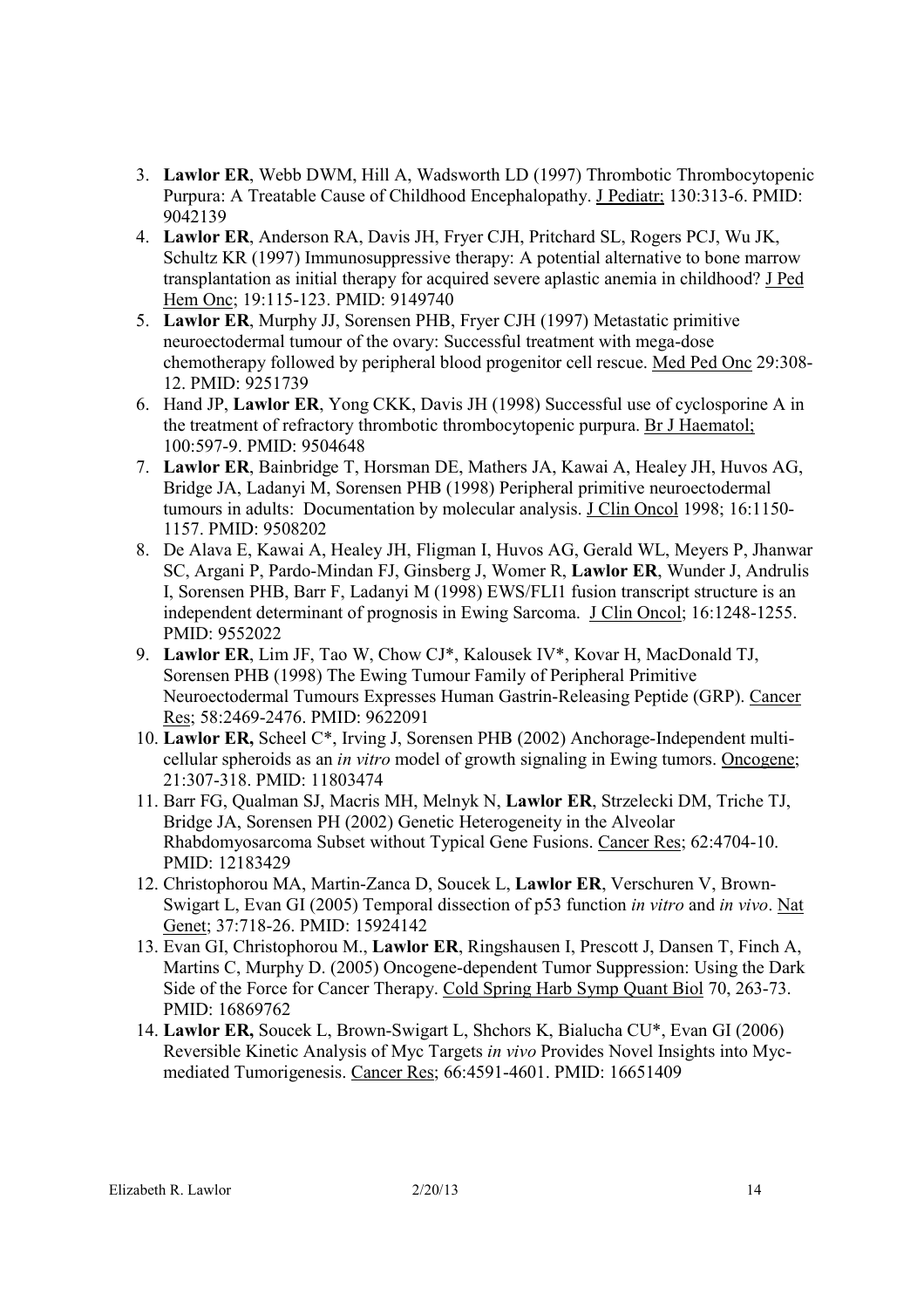- 15. Shchors K, Shchors E, Rotsker F, **Lawlor ER**, Brown-Swigart L, Evan GI (2006) The Myc-dependent angiogenic switch in tumors is mediated by interleukin 1β. Genes Dev; 20:2527-38. PMID: 16980582; PMC1578676
- 16. Soucek L, **Lawlor ER**, Soto D, Shchors K, Brown-Swigart L, Evan GI (2007) Mast cells are required for angiogenesis and macroscopic expansion of Myc-induced pancreatic tumors. Nat Med; 13:1211-8. PMID: 17906636
- 17. Meyer JS, Nadel HR, Marina N, Womer RB, Brown KL, Eary JF, Gorlick R, Grier HE, Randal RL, **Lawlor ER**, Lessnick SL, Schomberg PJ, Krailo MD (2008) Imaging guidelines for children with Ewing sarcoma and osteosarcoma: A report from the Children's Oncology Group Bone Tumor Committee. Pediatr Blood Cancer: 51(2):163- 70. PMID: 18454470
- 18. Douglas D\*, Hsu JH\*, Hung L, Cooper A, van Doorninck J\*, Abdueva D, Triche TJ, Shimada H, **Lawlor ER**. (2008) BMI-1 promotes Ewing's sarcoma tumorigenicity independent of *CDKN2A* repression. Cancer Res. 68(16):6507-15. PMID: 18701473; PMC2570201
- 19. Coles E, **Lawlor ER,** Bronner-Fraser M (2008) EWS-FLI1 causes neuroepithelial defects and abrogates emigration of neural crest cell stem cells. Stem Cells. 26(9):2237-44. PMID: 18556509
- 20. Joo J, Christensen L, Warner K, States L, Kang H, Vo K, **Lawlor ER**, May WA. (2009) GLI1 is a central mediator of EWS/FLI1 signaling in Ewing tumors. PLoS ONE*.* Oct 27;4(10):e7608. PMID: 19859563; PMC2763206
- 21. Jiang XH\*, Gwye Y, McKeown SJ, Bronner-Fraser M, Lutzko C, **Lawlor ER.** (2009) Isolation and characterization of neural crest stem cells derived from *in vitro* – differentiated human embryonic stem cells. Stem Cells Dev. 18(7):1059-70. PMID: 19099373; PMC2851692
- 22. Hu K, Lee C, Qiu D, Fotovati A, Davies A, Abu-Ali S, Wai D, **Lawlor ER,** Triche TJ, Pallen CJ, Dunn SE. (2009) siRNA library screen of human kinases and phosphatases identifies polo-like kinase 1 as a promising new target for the treatment of pediatric rhabdomyosarcomas. Mol Cancer Ther. 8(11):3024-35. PMID: 19887553; PMC2783569
- 23. Jiang XH\*, Gwye Y, Russell D\*, Cao C\*, Douglas D\*, Hung L, Kovar H, Triche TJ, **Lawlor ER.** (2010) CD133 expression in chemo-resistant Ewing sarcoma cells. BMC Cancer. March 26, 10:116. PMID: 20346143; PMC2851692
- 24. van Doorninck J\*, Ji L, Schaub B, Shimada H, Wing M, Krailo MD, Lessnick SL, Marina N, Triche TJ Sposto R, Womer R, & **Lawlor ER**. (2010) Current treatment protocols have eliminated the prognostic advantage of type 1 fusions in Ewing sarcoma: A report from the Children's Oncology Group. J Clin Oncol*.* 28(12):1989-94. PMID: 20308669; PMC2860404
- 25. Bennani-Baiti IM, Cooper A, **Lawlor ER**, Kauer M, Ban J, Aryee DNT, Kovar H. (2010) Intercohort Gene Expression Co-analysis Reveals Prognostic Indicators in Ewing's Sarcoma Family of Tumors. Clin Cancer Res. 16(14):3769-78. PMID: 20525755; PMC2905506
- 26. Cooper A, van Doorninck J\*, Ji L, Russell D\*, Ladanyi M, Shimada H, Krailo MD, Womer R, Triche TJ, Sposto R, **Lawlor ER**. (2011) Ewing tumors that do not overexpress BMI-1 are a distinct molecular subclass with variant biology: A report from the Children's Oncology Group. Clin Cancer Res. 17(1):56-66. PMID: 21047978; PMC in process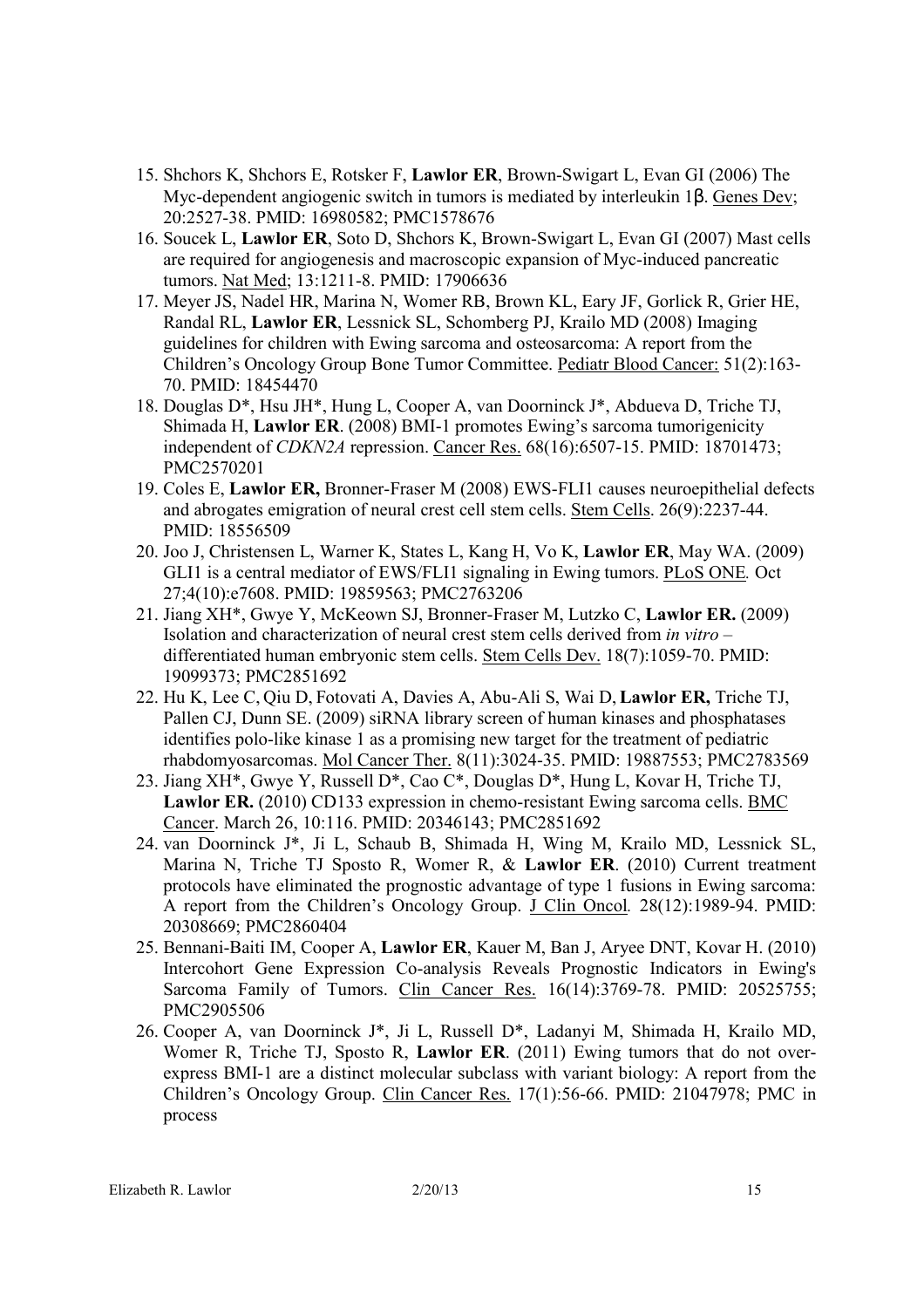- 27. Hsu JH\* and Lawlor ER. (2011) BMI-1 suppresses contact inhibition and stabilizes YAP in Ewing sarcoma cells. Oncogene. 30(17):2077-85. PMID: 21170084. PMC3276065
- 28. Von Levetzow C\*, Jiang XH\*, Gwye Y, von Levetzow G\*, Hung L, Cooper A, Hsu JH\*, **Lawlor ER**. (2011) Modeling Initiation of Ewing Sarcoma in Human Neural Crest Cells. PLoS ONE Apr 29;6(4):e19305. PMID: 21559395; PMC3084816
- 29. **Lawlor ER** & Thiele CJ. (2012) Epigenetic changes in pediatric solid tumors: promising new targets. Clin Cancer Res. 18(10):2768-79. PMID: 22589485; PMC - in process.
- 30. Kovar H, Alonso J, Aman P, Aryee DN, Ban J, Burchill SA, Burdach S, De Alava E, Delattre O, Dirksen U, Fourtouna A, Fulda S, Helman LJ, Herrero-Martin D, Hogendoorn PC, Kontny U, **Lawlor ER**, Lessnick SL, Llombart-Bosch A, Metzler M, Moriggl R, Niedan S, Potratz J, Redini F, Richter GH, Riedmann LT, Rossig C, Schäfer BW, Schwentner R, Scotlandi K, Sorensen PH, Staege MS, Tirode F, Toretsky J, Ventura S, Eggert A, Ladenstein R. (2012) The first European interdisciplinary Ewing sarcoma research summit. Front Oncol. 2:54. Epub 2012 May 29. PMC3361960
- 31. Nikul Patel, Jennifer Black, Xi Chen, A. Mario Marcondes, William M. Grady, David Gius, **Elizabeth R. Lawlor**, and Scott C. Borinstein. (2012) DNA Methylation and Gene Expression Profiling of Ewing Sarcoma Primary Tumors Reveal Genes that are Potential Targets of Epigenetic Inactivation. Sarcoma 2012;2012:498472. Epub 2012 Sep 12. PMC3447379
- 32. R. Grant Rowe, Dafydd G. Thomas, Scott M. Schuetze, Khaled S. Hafez, **Elizabeth R. Lawlor**, Rashmi Chugh. Ewing Sarcoma of the Kidney: A case series and literature review of an often overlooked entity in the diagnosis of primary renal tumors. Urology. 2013 Feb;81(2):347-53*.*
- 33. Scott C. Borinstein, Natalie Beeler, John Block, Richard Gorlick, Patrick Grohar, Paul Jedlicka, Mark Krailo, Carol Morris, Sharon Phillips, Gene P Siegal, **Elizabeth R. Lawlor**, Stephen Lessnick and the COG Ewing Sarcoma Biology Committee. A decade in banking Ewing sarcoma: a report from the children's oncology group. Front Oncol. (*in press)*

#### Submitted

1. Neal Shukla, Damon Reed, Ian Davis, Joshua Schiffmann, Steve Lessnick, **Elizabeth R. Lawlor** and the COG Ewing Sarcoma Biology Committee. Biomarkers in Ewing Sarcoma Family of Tumors: The Promise and Challenge of Personalized Medicine. Front Oncol.

#### In preparation

2. Scannell C, Pedersen EA, Lawlor ER. LGR5 is expressed by Ewing sarcoma and potentiates WNT-Bcatenin signaling.

#### *Abstracts*

1. Kirby Allen MA, Lahtinen D, **Lawlor E**. Successful use of Cyclosporine A in Pediatric Patients with Aplastic Anemia. Clin Inv Med 1993;16(3)supp.:A35 (abs.)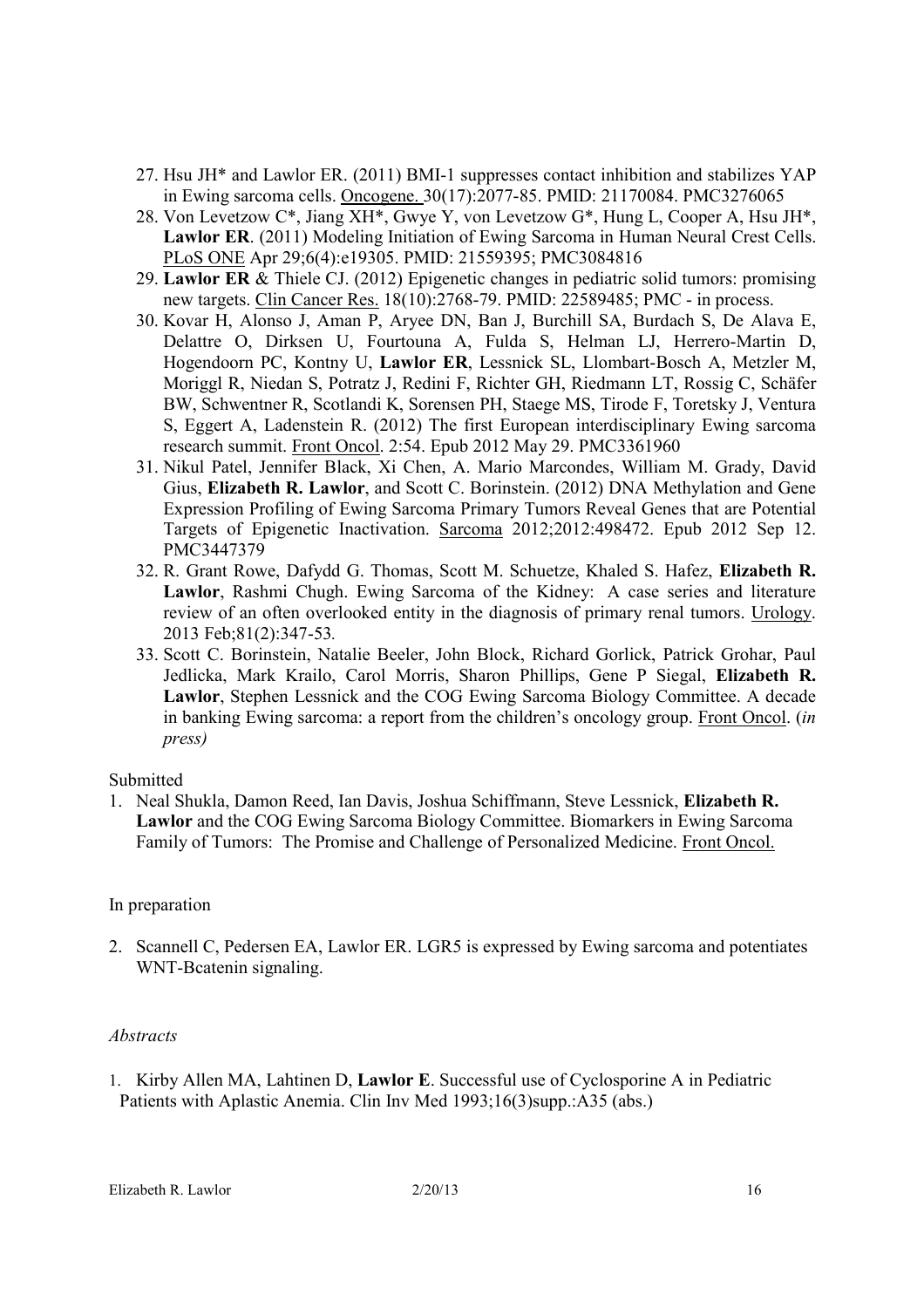- 2. **Lawlor ER**, Kirby-Allen MA, Pothos M. Developmental Regression in an Infant with Down Syndrome: An interesting presentation of pernicious anemia. Clin Inv Med 1993;16(3)supp.:A35 (abs.)
- 3. **Lawlor ER**, Kirby-Allen MA, Turner C. Thromboembolic Disease in a Pediatric Population: A retrospective review of the incidence of deep venous thrombosis and pulmonary embolism. Clin Inv Med 1993;16(3) supp.:A34 (abs.)
- 4. Webb DWM, **Lawlor B**, Wadsworth L, Hill A. Thrombotic Thrombocytopenic Purpura: A Treatable Cause of Childhood Encephalopathy. Canadian Journal of Neurosciences 1995;22(supp.1):S36 (abs.)
- 5. **Lawlor E**, Goddard K. Parotid Tumors in Childhood: A Single Institution Experience. Clin Inv Med 1995;18(4) supp.B:B126 (abs.)
- 6. **Lawlor ER**, Anderson RA, Davis JH, Fryer CJH, Pritchard SL, Rogers PCJ, Wu JK, Schultz KR. Immunosuppressive therapy: An alternative to bone marrow transplantation as initial therapy for acquired severe aplastic anemia in childhood. Proceedings of ASPHO. Alexandria, Virginia, 1995. *[Accepted for oral presentation]*
- 7. Yong CKK, Hand JP, **Lawlor ER**, Davis JH. Successful treatment of refractory thrombotic thrombocytopenic purpura with cyclosporine A. Proceedings of ASPHO. Chicago, 1996.
- 8. **Lawlor ER**, Lim JF, Sorensen PHB. Expression of human gastrin-releasing peptide in solid tumours with *EWS/ETS* gene fusions. Proceedings AACR Special Conference on Disrupted Transcription Factors in Cancer, San Diego. January 1997. *[AACR Young Investigator Travel Award]*
- 9. Poremba C, **Lawlor ER**, Lim JF, Ahrens S, Jürgens H, Böcker W, Dockhorn-Dworniczak B, Sorensen PHB. Clinical Significance Of Gastrin-Releasing Peptide (GRP) Expression In Ewing Tumours. Kind-Philipp-Stiftung für Leukämieforschung, Vienna, Austria. June 1998.
- 10. **Lawlor ER**; Poremba C; Ahrens S; Jürgens H; Böcker W; Dockhorn-Dworniczak B; Sorensen PHB. Gastrin Releasing Peptide Functions As An Autocrine Growth Factor In The Ewing Family Of Tumours But Expression Of *GRP* Does Not Correlate With Prognosis. Proceedings of the European Conference on Cytogenetics and Molecular Genetics of Human Solid Tumors. Saarbrucken, Germany. October 1998.
- 11. Poremba C, **Lawlor ER**, Schäfer KL, Vormoor J, Hotfilder M, Jürgens H, Böcker W, Sorensen PHB, Dockhorn-Dworniczak B. Clinical Significance Of Gastrin-Releasing Peptide (GRP) Expression In Ewing Tumours. Med Ped Onc 1999; 33(3):155 (abs)
- 12. **Lawlor ER**, Lestou SV, Sorensen PHB. Detection of a *FKHR* Rearrangement in a Case of Fusion Negative Alveolar Rhabdomyosarcoma: Implications For Molecular Pathologic Diagnosis. Med Ped Onc 1999;33(3):262 (abs)
- 13. Lestou SV, **Lawlor ER**, Sorensen PHB. Analysis of PAX-FKHR fusion positive vs. fusion negative alveolar rhabdomyosarcomas reveals distinct chromosomal patterns and novel genomic changes. Am J Hum Genet 1999;65:721 (abs)
- 14. **Lawlor ER**, Scheel C\*, Irving J. Sorensen PHB. Variant growth signaling pathways in Ewing tumour cells grown in suspension vs. adherent cultures. Keystone Symposia, The Molecular Basis of Cancer: Signaling to Cell Growth and Death, Taos, New Mexico. January 2001.
- 15. **Lawlor ER,** Lim JF, Taylor LA, Carthy C, Sorensen PHB. Ewing tumour cells activate distinct signaling pathways in monolayer versus anchorage-independent cultures. Oncogenomics—Dissecting Cancer Through Genome Research, Tucson, Arizona. January 2001.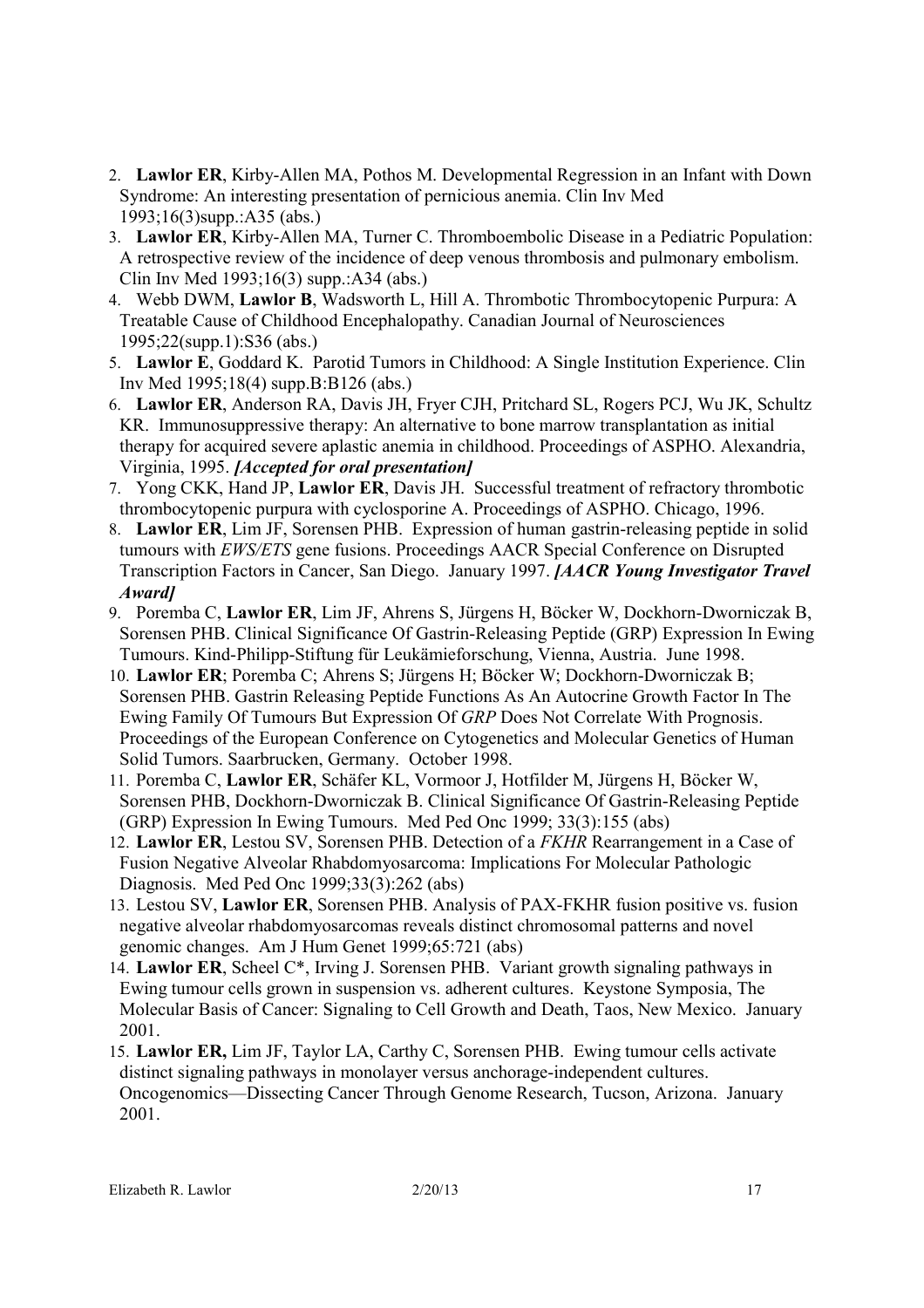- 16. Scheel C\*, **Lawlor E,** Sorensen P. Post-transcriptional regulation of cyclin D in Ewing tumour cells grown as anchorage independent multi-cellular spheroids. The 5<sup>th</sup> Conference on Signaling in Normal and Cancer Cells, Banff, Alberta. March 2001.
- 17. Christophorou MA, Martin-Zanca D, Soucek L, **Lawlor E**, Verschuren E, Swigart L, and Evan G. Taking Control of Endogenous p53: A novel switchable knock-in system for the study of p53 in vivo. Proceedings of the 11th International Meeting on p53, Barcelona, SPAIN. March 2002.
- 18. Christophorou MA, Martin-Zanca D, Soucek L, **Lawlor E**, Verschuren E, Swigart L, and Evan G. Taking Control of Endogenous p53: A novel switchable knock-in system for the study of p53 in vivo. Keystone Symposia, Molecular Targets for Cancer Therapy, Banff, Alberta. March 2003.
- 19. **Lawlor ER**, Brown-Swigart L, Evan GI. Gene Expression Profiling of Pancreatic Beta Cells *in vivo* following Activation of the Ins-MycER<sup>TAM</sup> Transgene. Keystone Symposia, Molecular Targets for Cancer Therapy, Banff, Alberta. March 2003.
- 20. **Lawlor ER,** Brown-Swigart L, Evan GI. Kinetic Analysis of the Myc Transcriptosome in Pancreatic Beta Cells *in vivo*. Proceedings of the AACR-NCI-EORTC International Conference on Molecular Targets and Cancer Therapeutics. Boston, Massachusetts. November 2003. *[AACR-AFLAC Scholar-in-Training Award]*
- 21. **Elizabeth R. Lawlor,** Lamorna Brown-Swigart, Laura Soucek, Ksenya Shchors, C. Uli Bialucha, Gerard I. Evan. Modulation of key transcriptional targets initiates and maintains Myc-induced tumors in vivo. AACR Annual Meeting, Anaheim, CA. April 2005
- 22. Dorothea N. Douglas\*, Grace Peng\*, Long Hung, Srinivas Sai Somanchi\*, Timothy J. Triche, William A. May, **Elizabeth R. Lawlor**. Bmi-1 functions as a cooperative oncogene in Ewing sarcoma. AACR Annual Meeting, Washington DC, April 2006 [*Accepted for oral presentation. Scholar-in-training award to Dr. Douglas]*
- 23. Srinivas Sai Somanchi\*, Jessie Hsu\*, Helty Adisetiyo\*, Long Hung, Dorothea Douglas\*, **Elizabeth R. Lawlor**. Stem cells as novel models to study EWS-FLI1 mediated tumorigenesis. 59th Annual Symposium on Cancer Research: Stem Cells in Cancer and Regenerative Medicine. MD Anderson, Houston. October 2006
- 24. Dorothea N. Douglas\*, Long Hung, Srinivas Sai Somanchi\*, Grace Peng\*, Jessie Hsu\*, **Elizabeth R. Lawlor**. Bmi-1 functions as a cooperative oncogene in Ewing sarcoma. 59th Annual Symposium on Cancer Research: Stem Cells in Cancer and Regenerative Medicine. MD Anderson, Houston. October 2006 *[Travel award to Dr. Douglas]*
- 25. **Elizabeth R. Lawlor**, Diana Abdueva, John van Doorninck\*, Daniel Wai, Darren Russell\*, Hiro Shimada, Richard Sposto, Timothy J. Triche. Determining the prognostic significance of stem cell gene expression in Ewing sarcoma. NIH SPECS Investigators' Meeting. Los Angeles. November 2006
- 26. D. Douglas\*, J. Hsu\*, X. Jiang\*, S. Somanchi\*, J. van Doorninck\*, A. Cooper, Y. Gwye, L. Hung, **E.R. Lawlor**. Oncogenic cooperation between EWS-FLI1 and BMI-1 supports a neural crest stem cell origin for Ewing sarcoma*.* Stem Cells & Cancer, Gordon Conference, Big Sky, MT. September 2007
- 27. Xiaohua Jiang\*, Ynnez Gwye, Carolyn Lutzko, Long Hung, **Elizabeth R. Lawlor.** Human Embryonic Stem Cells as Tools to Investigate the Neural Crest Origins of Ewing Sarcoma. CIRM Retreat, Irvine, CA. September 2007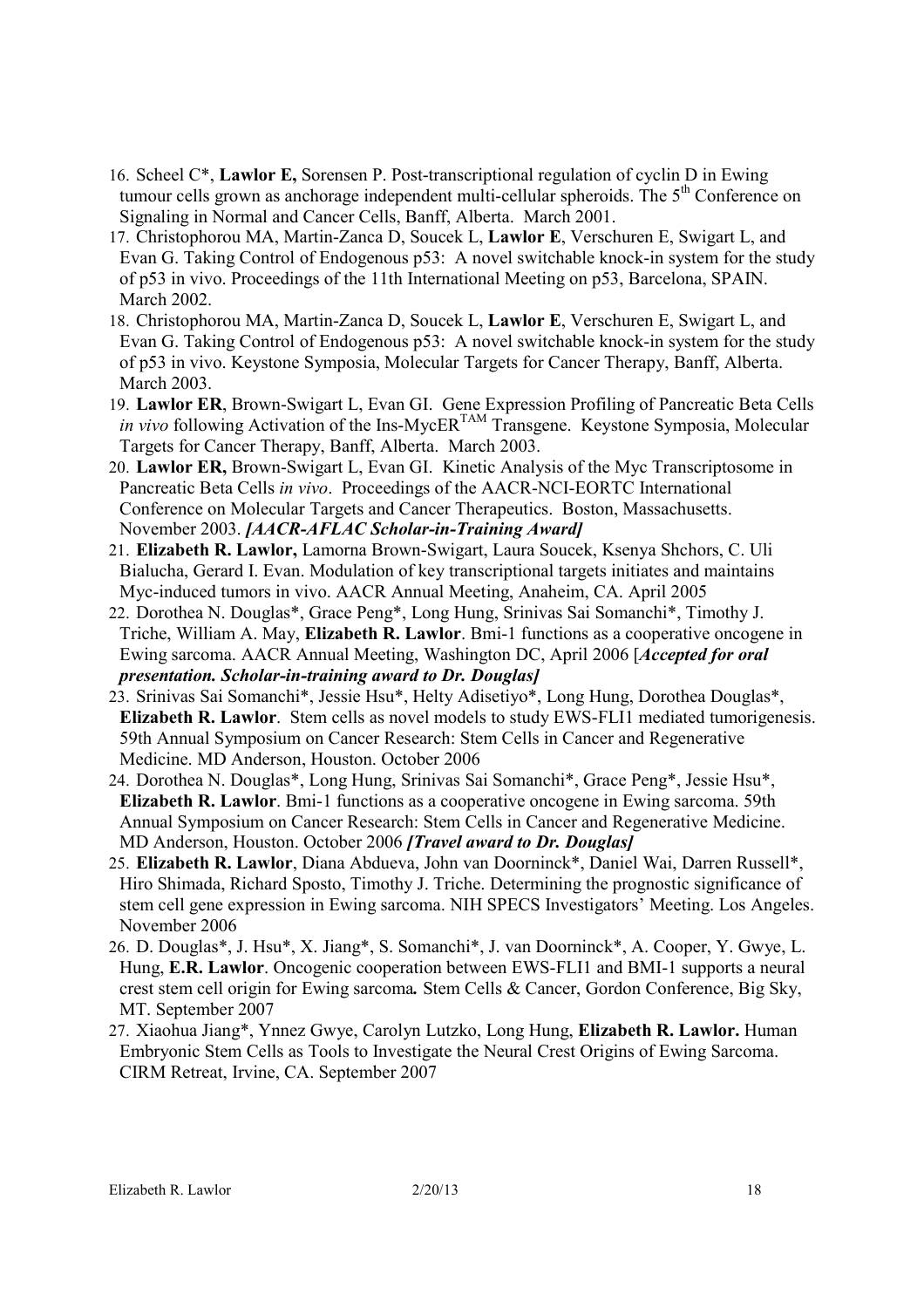- 28. Dorothea Douglas\*, Jessie H. Hsu\*, Long Hung, Aaron Cooper, John van Doorninck\*, Grace Peng\*, **Elizabeth R. Lawlor.** BMI-1 functions as a cooperative oncogene in Ewing sarcoma family of tumors. CIRM Retreat, Irvine, CA. September 2007
- 29. Jessie H. Hsu\*, Dorothea Douglas\*, John van Doorninck\*, Xiaohua Jiang\*, Srinivas Sai Somanchi\*, Hiro Shimada, **Elizabeth R. Lawlor**. Molecular Cooperation of BMI-1 and EWS-FLI1 in Ewing Tumors. CIRM Retreat, Irvine, CA. September 2007
- 30. **Elizabeth R. Lawlor**, John van Doorninck\*, Diana Abueva, Richard Sposto, & Timothy J. Triche. Variability in Gene Expression Between Ewing Tumors with Type 1 Versus Type 2 EWS-FLI-1 Fusions. SPECS Investigators' Meeting, St. Louis, MO. October 2007
- 31. Diana Abdueva, Timothy J. Triche & **Elizabeth R. Lawlor.** Alternative splicing and differential exon expression in Ewing tumors. SPECS Investigators' Meeting, St. Louis, MO. October 2007
- 32. John van Doorninck\*, Diana Abueva, Richard Sposto, Timothy J. Triche & Elizabeth Lawlor. Variability in Gene Expression Between Ewing Tumors with Type 1 Versus Type 2 EWS-FLI-1 Fusions. SIOP Annual Congress, Mumbai, India. October 2007 *[Awarded Best Poster Basic/Translational Research Category. Selected for oral presentation]*
- 33. Xiaohua Jiang\*, Ynnez Gwye, Carolyn Lutzko, **Elizabeth R Lawlor**. Isolation and characterization of neural crest stem cells derived from *in vitro* – differentiated human embryonic stem cells. International Society for Stem Cell Research Annual Meeting, Philadelphia, PA. June 2008
- 34. John van Doorninck\*, Lingyun Ji, Chizuko Okamatsu, Diana Abdueva, Aaron Cooper, Michele R Wing, Timothy J Triche, Rich Sposto, Hiro Shimada**, Elizabeth R Lawlor.** Gene expression profiling studies implicate alternative cellular and/or molecular origins for Ewing sarcoma family tumors that do not express BMI-1. SPECS Investigators' Meeting, Nashville, TN. December 2008
- 35. John van Doorninck\*, Lingyun Ji, Chizuko Okamatsu, Aaron Cooper, Michele R Wing, Richard Womer, Mark Krailo, Marc Ladanyi, Hiro Shimada, Timothy J Triche, Rich Sposto, **Elizabeth R Lawlor.** Ewing family tumors that do not over-express BMI-1 are a distinct subclass that arise from alternate mechanisms of molecular transformation. AACR Annual Meeting, Denver, Co. April 2009
- 36. John van Doorninck\*, Aaron Cooper, Lingyun Ji, Darren Russell\*, Marc Ladanyi, Hiro Shimada, Mark Krailo, Richard Womer, Timothy J Triche, Rich Sposto, **Elizabeth R Lawlor.** Characterization of BMI-1 expression in Ewing tumors identifies a novel molecular subclass with reduced sensitivity to IGF1-R-targeted therapy. Stem Cells & Cancer, Gordon Conference. Les Diablerets, Switzerland. September 2009
- 37. Cornelia von Levetzow\*, Xiaohua Jiang\*, Ynnez Gwye, Aaron Cooper, Gregor von Levetzow\*, Long Hung, Jessie H Hsu\*, **Elizabeth R Lawlor**. EWS-FLI1 induces polycomb gene expression and maintenance of stemness in human neural crest stem cells. CIRM Grantee Meeting, San Francisco, CA March 2010 [*selected for oral presentation***]**
- 38. Cornelia von Levetzow\*, Xiaohua Jiang\*, Ynnez Gwye, Aaron Cooper, Gregor von Levetzow\*, Long Hung, Jessie H Hsu\*, **Elizabeth R Lawlor**. EWS-FLI1 induces polycomb gene expression and maintenance of stemness in human neural crest stem cells. AACR Annual Meeting, Washington, DC April 2010 [*Scholar-in-training award to Dr. von Levetzow***]**
- 39. Jessie H Hsu\*, Long Hung, **Elizabeth R. Lawlor**. The polycomb group protein BMI-1 cooperates with Yes-Associated Protein, YAP, to suppress cell contact inhibition in Ewing sarcoma cells. AACR Annual Meeting, Washington, DC April 2010